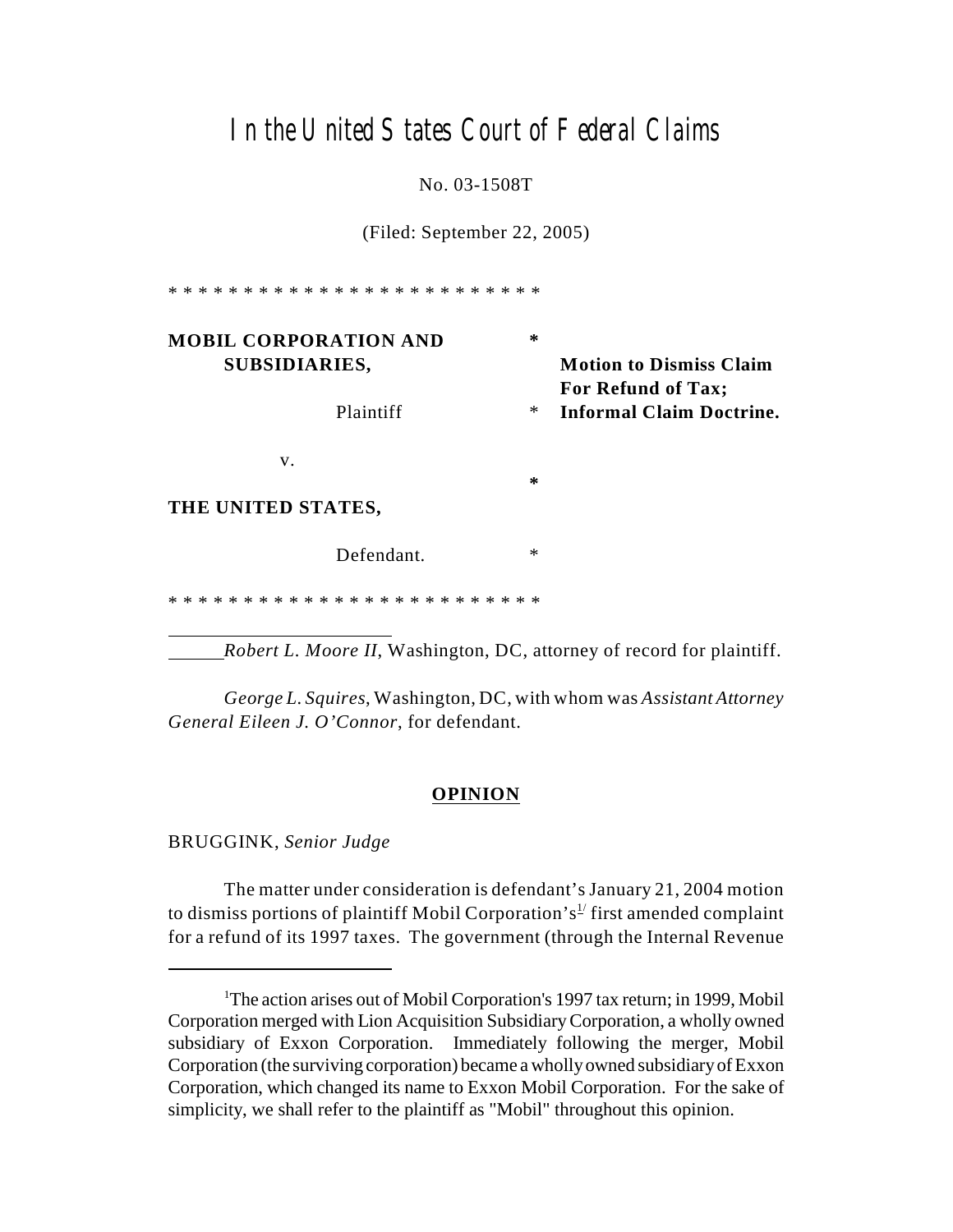Service) alleges that certain claims<sup>2</sup> set forth in plaintiff's first amended complaint for a refund of its 1997 taxes, filed on December 9, 2003, are not justiciable because they are untimely. Specifically, defendant avers that plaintiff failed to file with the Internal Revenue Service (IRS) within the period of limitations prescribed for filing administrative claims, as set forth in 26 U.S.C. § 6511.<sup>3/</sup> The timely filing of an administrative claim with the IRS is a statutory prerequisite to maintaining a tax refund action in this court, pursuant to section 7422(a). Therefore, defendant contends that this court lacks jurisdiction, and as a consequence, must dismiss the claims pursuant to RCFC 12(b)(1). Mobil concedes that it failed to timely file a formal request for refund with respect to certain claims enumerated in its complaint, but contends that it timely filed informal claims.

After a lengthy discovery process focused exclusively on defendant's motion to dismiss, the parties filed extensive stipulations. They were unable, however, to reach agreement on all relevant matters, consequently, we held an evidentiary hearing May 2 - May 5, 2005. $\frac{4}{7}$  Post-hearing briefing is complete. Upon careful review of the extensive record, we find that Mobil timely filed claims for refund with respect to eight of the claims<sup> $5/$ </sup> under consideration by

<sup>&</sup>lt;sup>2</sup>As we will address in full, *infra*, defendant argues that, of plaintiff's thirteen separately-identified bases upon which it alleges it is entitled to a refund, nine were not timely filed.

<sup>&</sup>lt;sup>3</sup>Unless otherwise indicated, hereafter all statutory references will be to the 2000 codification of Title 26, United States Code.

<sup>&</sup>lt;sup>4</sup>During the four day hearing, Mobil presented three witnesses: (1) C. Terry Olson, a current ExxonMobil employee, and the Federal Income Tax Manager for Mobil during the time period relevant to the subject claims; (2) Ronald E. Cohen, a former employee who was the Federal Audit Manager for Mobil; and (3) Jeffrey A. Lambert, a former employee who served as Mobil's Audit Supervisor for Domestic Federal Audit Issues. The government presented four witnesses: (1) Richard Guastello, the IRS Case Manager/Team Manager who was assigned to Mobil's account throughout the relevant timeframe; (2) Victoria Soderberg, an IRS Senior Team Coordinator for Mobil who has served in that capacity since the inception of the relevant events; (3) Benjamin Franklin Martin, Jr., an IRS Petroleum Engineer who worked on Mobil's EOR tax credit issues; and (4) Charles Anthony Hummel, another IRS Petroleum Engineer who worked on Mobil's EOR tax credit issues.

<sup>&</sup>lt;sup>5</sup>These claims are found in paragraphs  $12(a)$  through  $12(d)$ ,  $12(i)$  through 13, (continued...)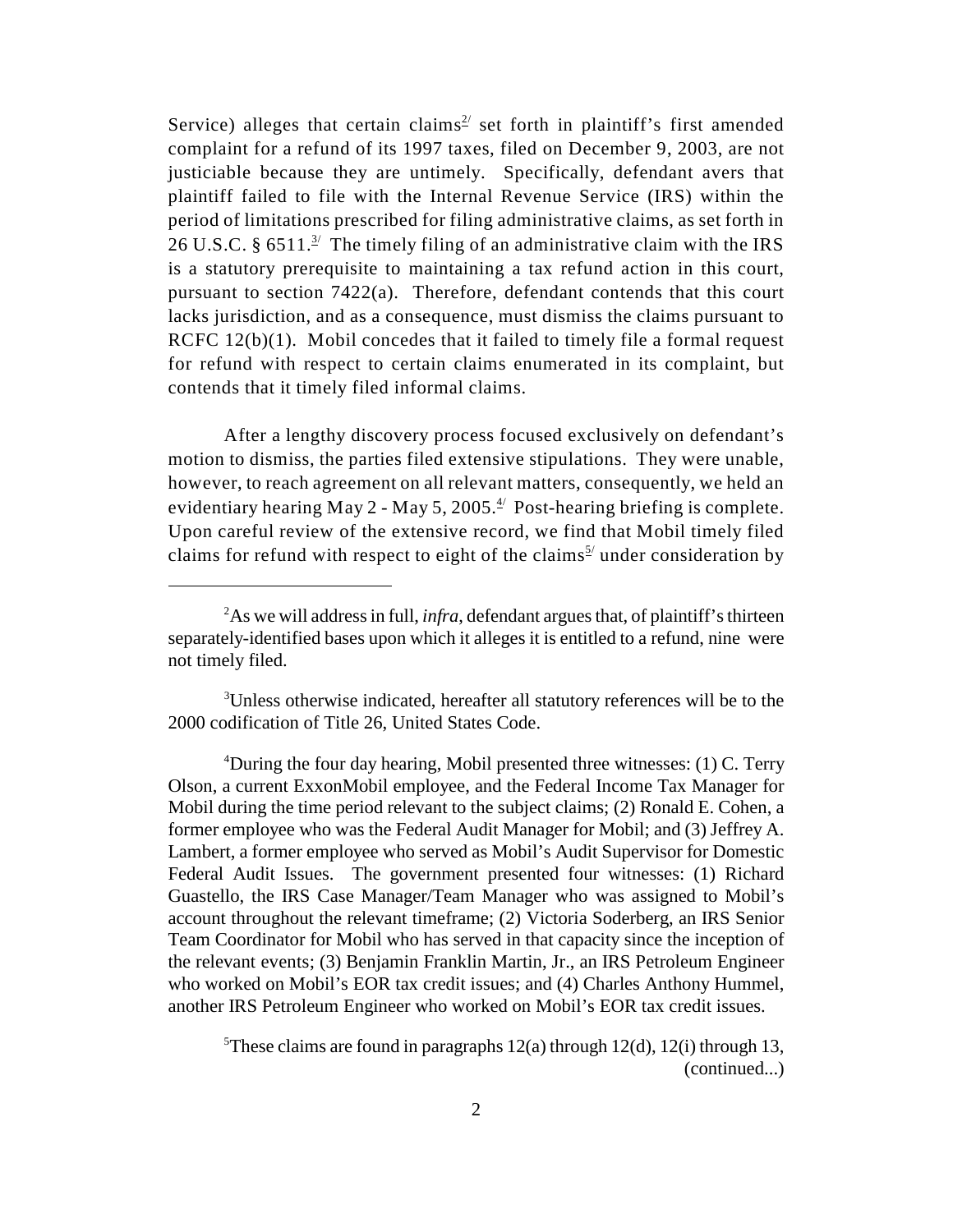including them on its original tax return for 1997, which was filed on September 15, 1998. Regarding the ninth claim,  $\frac{6}{5}$  which relates to Enhanced Oil Recovery (EOR) tax credits, we find that plaintiff failed to timely file an informal claim. Therefore, defendant's motion is denied in part, and granted in part, and we accordingly dismiss, with prejudice and pursuant to RCFC  $12(b)(1)$ , all portions of the complaint that relate to EOR tax credits.

### FACTUAL BACKGROUND

Plaintiff Mobil is a large, multinational corporation that faces complex federal income tax issues as a matter of course. Plaintiff and the IRS, therefore, have a long course of dealing, the details of which are relevant here.

1. The Audit Process Generally

Virtually every Mobil return and amended return is audited. Due to the complex nature of these examinations and the number of issues that span multiple taxable years, the IRS examines more than one taxable year at a time as part of a single audit. Examinations of original tax returns for a given taxable year are called "Return Audits." "Claims Audits," on the other hand, are triggered by the filing of a Form 1120X amended return, and are examinations of Mobil's refund claims for a particular taxable year that (1) did not appear on that taxable year's original tax return, and/or (2) were disallowed during the correlating Return Audit. Thus, in the ordinary course, Mobil files an original tax return for a each taxable year on Form 1120, triggering a Return Audit. Generally, following the Return Audit, any outstanding claims for a particular taxable year are included on a duly filed amended tax return (Form 1120X); the amended return is thereafter the subject of a Claims Audit. Frequently, more than one audit is conducted simultaneously. For example, the audit of plaintiff's 1997 tax return (Form 1120) was examined as part of the 1995–1997 Return Audit, which commenced in April 1999 and was completed in June 2001. Two additional audits, the 1989–1991 Claims Audit (audits of the Forms 1120X filed by Mobil relative to the subject taxable years)

 $5$ (...continued)

<sup>23</sup> through 61, and 88 through 105 of plaintiff's first amended complaint, filed on December 9, 2003.

 $\sigma$ This claim is set forth in paragraphs 14 and 106 through 115 of plaintiff's first amended complaint.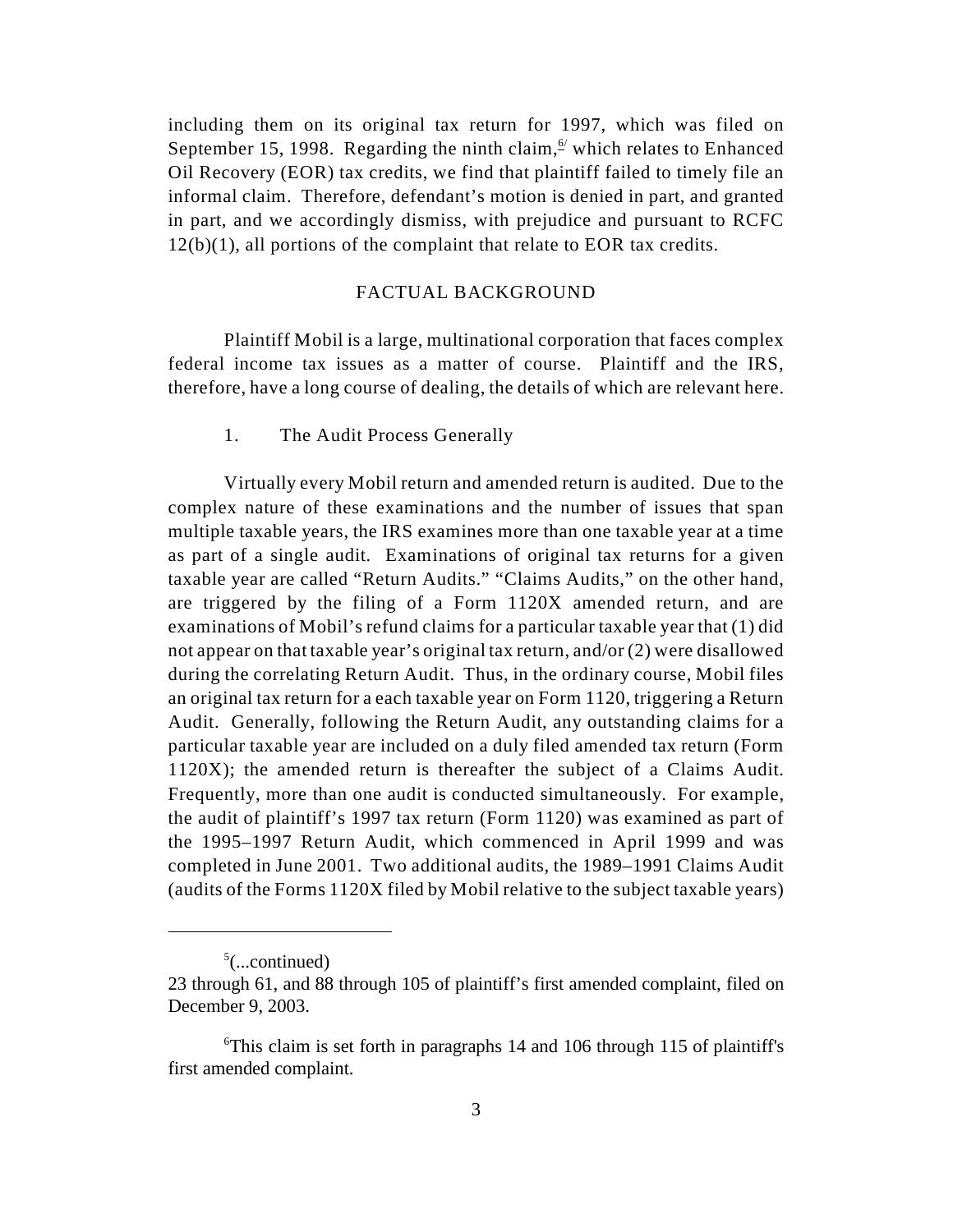and the 1992–1994 Claims Audit, both began in November 1999.

For large corporate taxpayers like plaintiff, the IRS assigns a Case Manager / Team Manager<sup> $2$ </sup> who acts, per the parties' stipulation, as the final authority in the examination process. The Case Manager is authorized to meet with the taxpayer and bind the government in matters of procedure, planning and scheduling, proposing and settling issues, and other examination matters. The Case Manager responsible for the examinations of Mobil's tax matters during the relevant time period was Richard J. Guastello. $\frac{8}{7}$  Thus, Mr. Guastello was responsible for opening each audit cycle, and also establishing the scope of each examination.

Aiding Mr. Guastello was Victoria R. Soderberg, who served as the Team Coordinator and reported directly to Mr. Guastello. Ms. Soderberg coordinated the team of revenue agents who examine the issues authorized by Mr. Guastello, including specialty examiners. Notable to our current inquiry are the three IRS Petroleum Engineers, Rachael M. Raue, B. Frank Martin, and Anna Martin. An IRS Petroleum Engineer is a member of the IRS audit team who has specialized expertise needed to examine tax items that require substantive knowledge of the oil and gas industry, such as the application of

<sup>&</sup>lt;sup>7</sup>The IRS changed its internal staffing designations. Thus, a "Case Manager" is now called a "Team Manager." Because the Case Manager title was in use at the time during which a majority of the events that give rise to this matter occurred, we shall use that designation throughout this opinion.

<sup>&</sup>lt;sup>8</sup>Mr. Guastello has been an IRS employee for thirty years and a Case Manager since 1993. He began as the IRS Case Manager for Mobil prior to the 1992–1994 Return Audit. In 1995, Mobil moved its corporate headquarters to Fairfax, Virginia from Texas. Thus, prior to 1995, Mobil filed its taxes with, and had its taxes examined by, the IRS office in Dallas, Texas. Mr. Guastello testified that one of Mobil's considerations in selecting Fairfax, Virginia as its new headquarters was the assurance by the IRS that its Bailey's Crossroads, Virginia office would be able to efficiently handle Mobil's audits. To that end, Mobil wanted a dedicated Case Manager onsite. Additionally, Mr. Guastello testified that for "the initial 1992-1994 [return audit] cycle we agreed to that, but [the IRS][] indicated that after the initial cycle . . . I might be assigned other duties in addition to [Mobil][]." Tr. 690. By the time the 1995–1997 Return Audit and the 1989–1991 and 1992-1994 Claims Audits began, Mr. Guastello had, in fact, been charged with supervising four Revenue Agents, in addition to his Mobil team. Nonetheless, Mr. Guastello "always tried to make it a point . . . to be there [onsite at Mobil] as much as [he][] could." Tr. 691.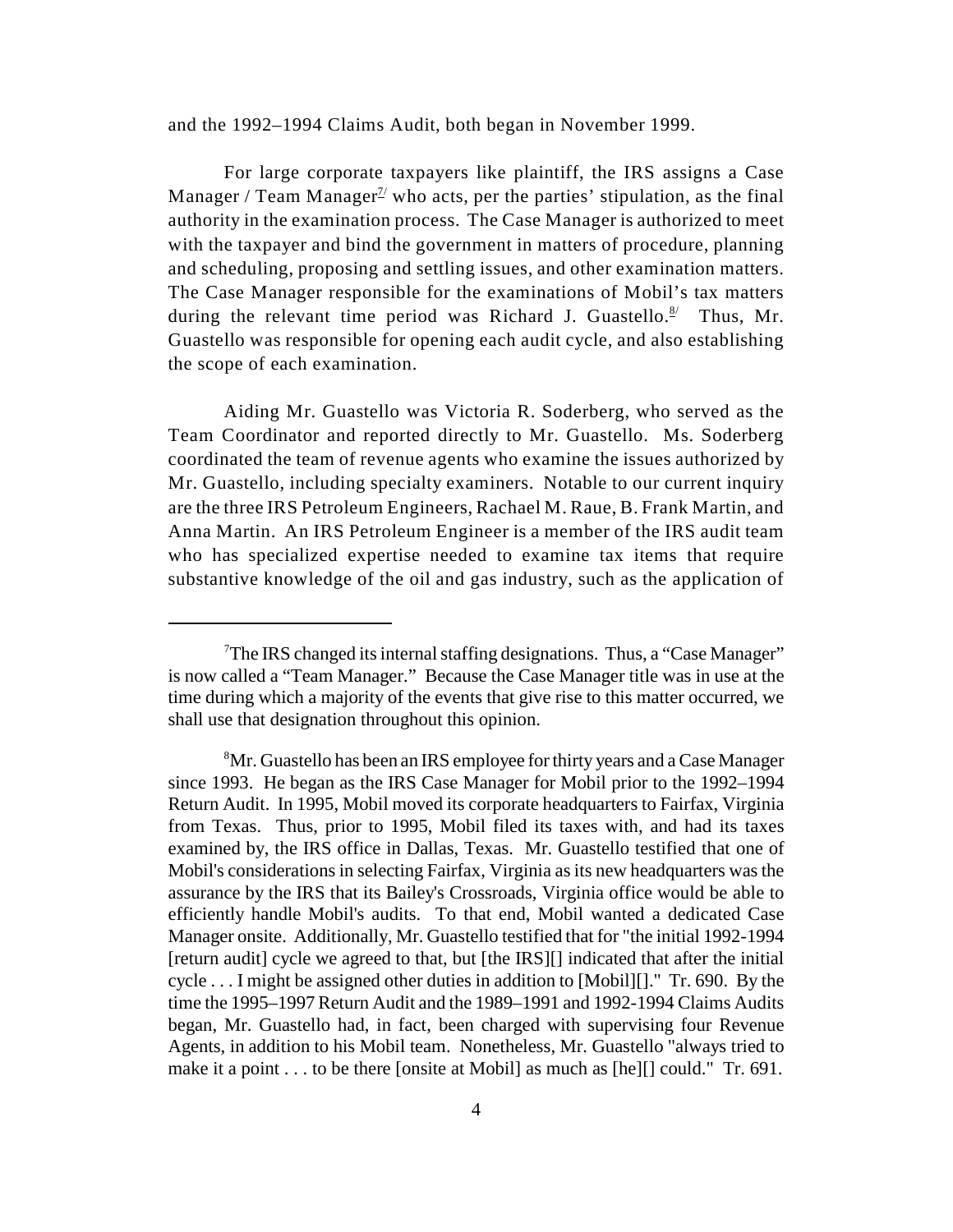section 43, which prescribes a tax credit for the costs associated with enhanced oil recovery (EOR) efforts.

At the commencement of each Mobil audit cycle, Mr. Guastello—working with his audit team—identifies items for examination, and issues an audit plan to provide a framework for the examination.<sup>2/</sup> The audit plan also incorporates several "boiler plate" items that have become standard practice through the parties' course of dealing. Most relevant to our discussion are the provisions regarding communication between the parties. Specifically, Information Document Requests (IDRs) are issued by IRS examining agents to Mobil via Form 4564. So-called "affirmatives" $\frac{10}{2}$  are taxpayer-proposed adjustments (in favor of either party) that arise in the context of the audit cycle.

The audit plan for the 1995–1997 Return Audit states that:

Communications from the audit team (i.e. Requests for Information) will be both oral and written. Written requests for information will be made using Form 4564, Information Document Request (IDR). Responses for all IDR's will be in writing unless the Coordinator determines otherwise, and, will be provided by the due date of the request.

PX  $3, \frac{11}{11}$  at EMH0004918. Furthermore, the audit plan provides that:

All affirmatives should be presented to the Coordinator no later than June 30, 2000 to allow the team adequate time to review them. If affirmatives are identified after June 30, 2000, the taxpayer should meet with the Case Manager and the Coordinator to determine if these affirmatives can be considered as informal claims, or must they be filed on form 1120-X.

<sup>&</sup>lt;sup>9</sup>The audit plan is a signed contract; the audit plan for the 1995–1997 Return Audit was signed by Mobil Officer C. Terry Olson, Assistant Secretary.

 $10$ <sup>10</sup>The term "affirmative" is specific to the Mobil-IRS relationship. Affirmatives are permitted by the audit plan.

<sup>&</sup>lt;sup>11</sup>Plaintiff's exhibits shall be cited throughout this opinion as "PX  $\frac{1}{2}$ " defendant's exhibits shall be cited as "DX" ." and citations to the transcript of the evidentiary hearing held May 2 -5, 2005, shall be cited as "Tr. \_\_."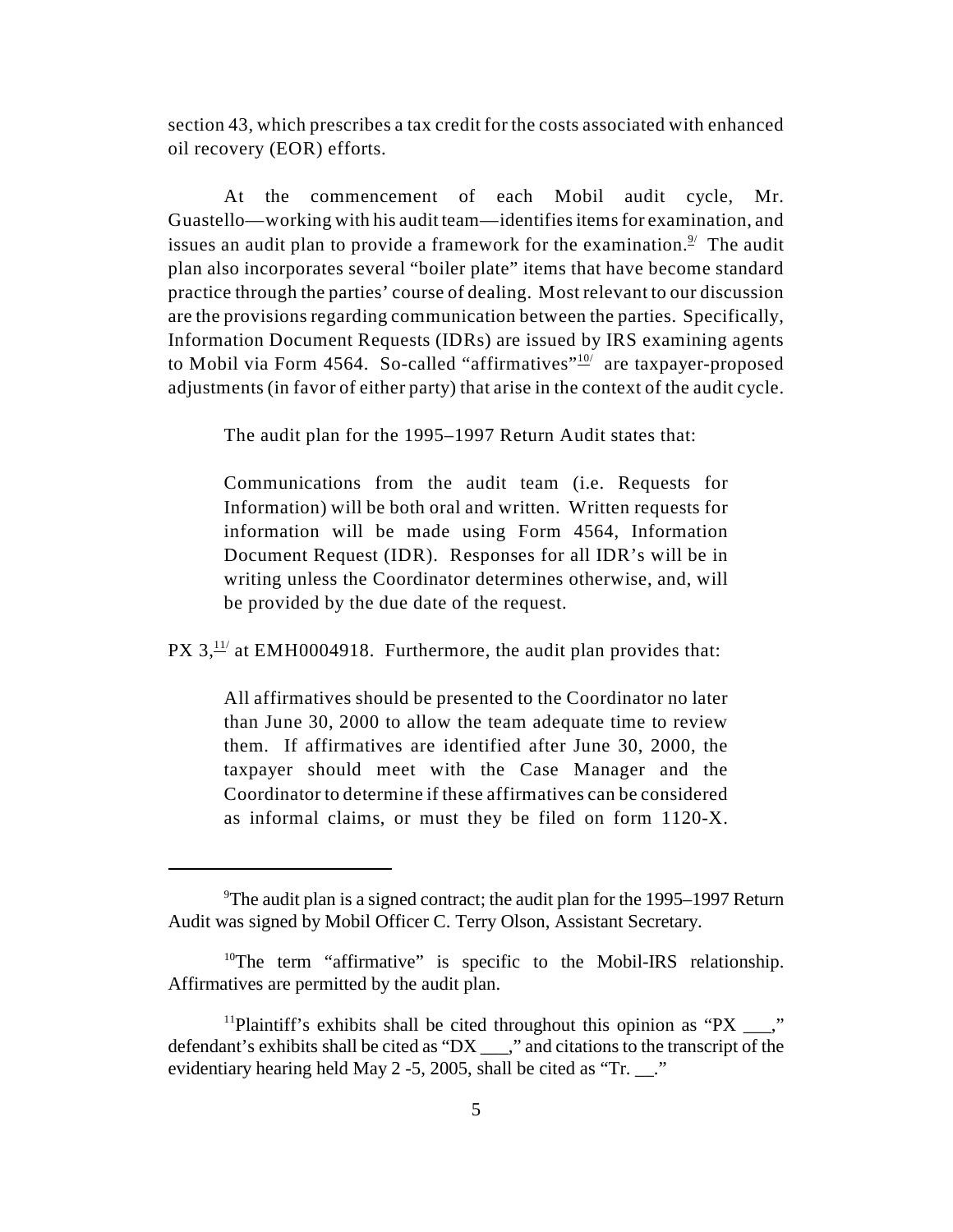Affirmatives should be presented with full documentation to support the taxpayer's claim for a reduction in tax liability, including accounting records, tax files, and source documents, e.g. invoices, contracts, correspondence, etc. Undocumented affirmatives will be disallowed. Affirmatives that have been previously identified to the audit as part of the examination plan will be treated as audit adjustments and will be afforded Appeals rights.

#### *Id.* at EMH0004920.

The basis for the examination, therefore, be it a Return Audit or a Claims Audit, is generally a duly filed tax return and the items it reports. Nonetheless, as the quoted portion of the 1995–1997 audit plan makes plain, the audit may, at the taxpayer's request, include additional items not originally reported on the tax return currently under audit. For example, the 1995–1997 Return Audit examined Mobil's 1995 through 1997 original tax returns, but also included a number of additional claims raised by Mobil, via affirmatives, during the Return Audit.

With the above guidelines established by the audit plan, the audit issues are assigned to examining revenue agents. When the audit team concludes its examination of an issue—whether the issue was part of the filed return or raised via an affirmative—and determines that an adjustment to the tax return (favoring either party) is warranted, the IRS issues a Notice of Proposed Adjustment to Mobil in accordance with the following:

Notices of Proposed Adjustment (NOPA) will be submitted on Form 5701 in the name of the Coordinator [Ms. Soderberg] and include his/her identification number, and will be approved and signed by the Case Manager [Mr. Guastello] and include his identification number. The [Mobil Corporation] Supervisor [Ronald Cohen] will advise the Coordinator in writing within 30 days of the submission of their tentative agreement or disagreement with the adjustment, as proposed.

# PX 3, at EMH0004918.

Thereafter, upon the conclusion of each Return Audit cycle, a final Revenue Agent's Report (RAR) is issued, indicating the total amount of any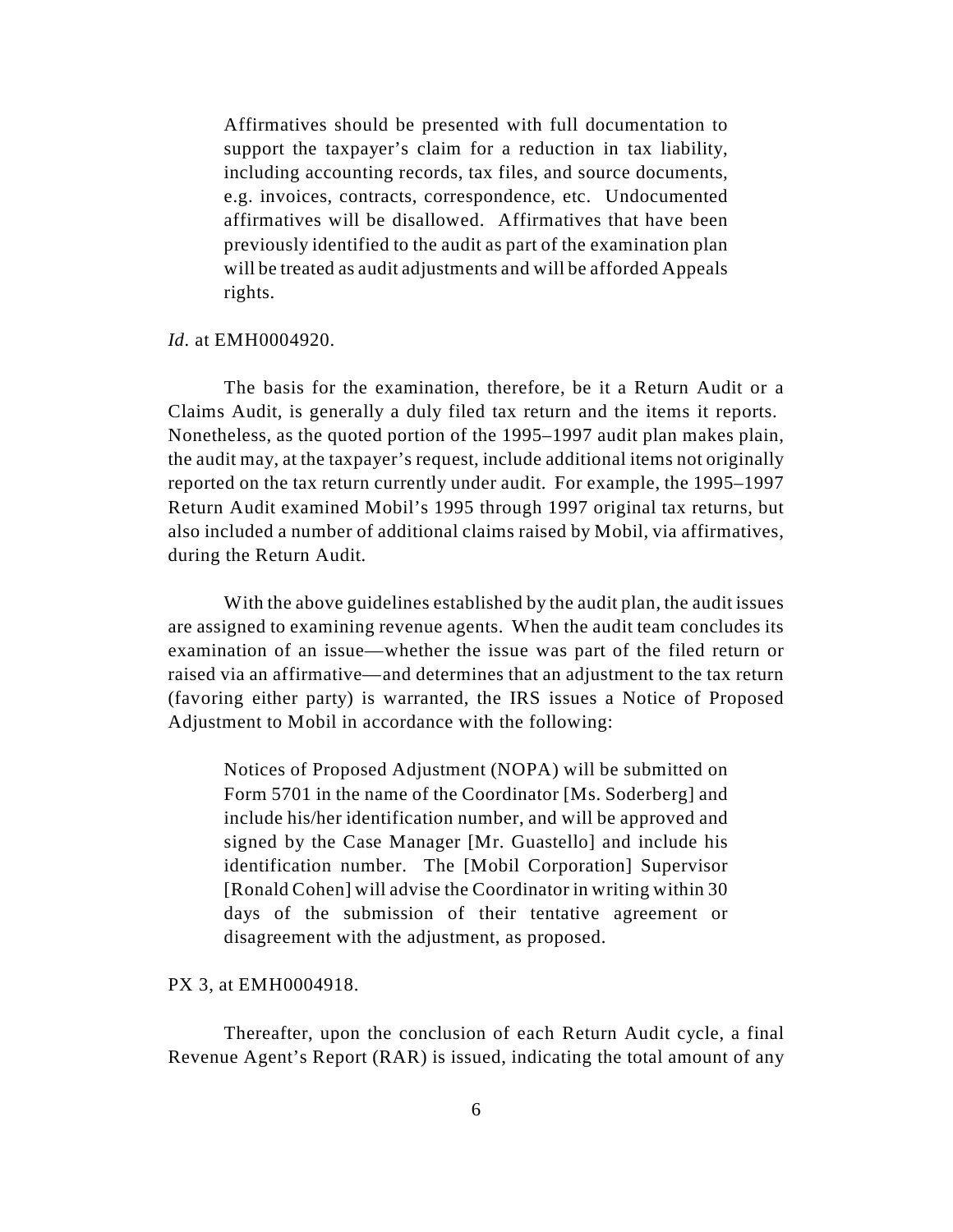adjustments to plaintiff's tax liability for the taxable years examined. In accordance with the findings set forth in the RAR, the IRS issues a Waiver of Restrictions on Assessment, via Form 870. This is the mechanism whereby the IRS reduces the RAR to a formal assessment, or as the case may be, indicates that the taxpayer has made an overpayment of tax for one or more of the taxable years examined. Executing the Form 870 allows the IRS to immediately assess and collect any deficiencies, and waives the taxpayer's right to contest the deficiencies (or overpayments) in the United States Tax Court. The Form 870 utilized by the parties at the conclusion of the 1995–1997 Return Audit included the following language, drafted by Mobil:

ExxonMobil expressly reserves the right and intends to contest some of the proposed adjustments set forth in the Revenue Agent's Report dated 6/20/01 by further administrative action, litigation in courts other than the United States Tax Court, or otherwise, including the right to file and prosecute claims for refund or credit for all taxes and interest paid herewith.

### PX 7, at EMH0002709.

2. The Specific Relevant Audits

The amended complaint relates solely to plaintiff's 1997 tax liability. Mobil timely filed its original 1997 tax return via Form 1120 on September 15, 1998. Plaintiff claimed an entitlement to a refund of \$62,719,218.00. The IRS allowed plaintiff's claimed refund in full, prior to an examination. At plaintiff's request, as indicated on its 1120, the IRS applied the full amount of plaintiff's claimed overpayment as a credit against plaintiff's estimated 1998 tax liability.

In April 1999, the IRS commenced an audit of plaintiff's original tax returns (Forms 1120) for the 1995, 1996, and 1997 taxable years (the 1995–1997 Return Audit). Commencing in November 1999, the IRS also examined plaintiff's amended tax returns (Forms 1120X) for the 1989–1991 taxable years (the 1989–1991 Claims Audit), and the amended returns for the 1992–1994 taxable years (the 1992–1994 Claims Audit). Plaintiff alleges that each of the nine specific 1997 tax refund claims currently challenged by defendant was raised in the context of at least one of these two audits. It is undisputed that the eight non-EOR issues were included on Mobil's original tax return for 1997, and disallowed, in whole or in part, by the IRS at the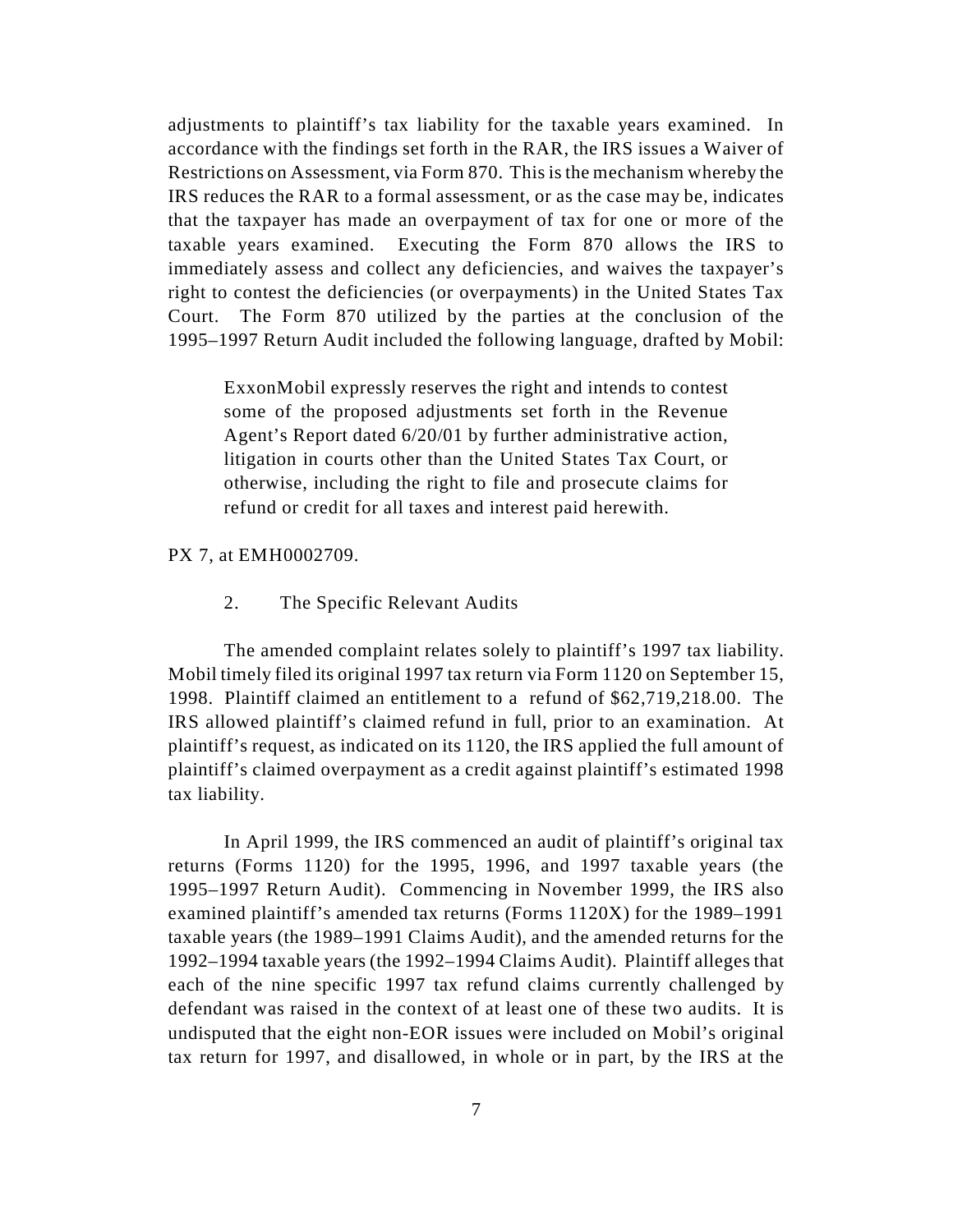conclusion of the 1995–1997 Return Audit. The ninth issue relates to Mobil's EOR tax credits for 1997, a portion of which were included on Mobil's 1997 tax return. EOR credits claimed on Mobil's 1997 tax return are not at issue here.  $12$ <sup>2</sup> Instead, the EOR tax credit issues that defendant seeks to dismiss from this action were allegedly the subject of informal claims that arose as part of the 1989–1991 and 1992–1994 Claims Audits, and were additionally submitted to the IRS in a May 10, 2001 affirmative (Affirmative 49) as part of the 1995–1997 Return Audit.

### A. The 1995–1997 Return Audit

The 1995–1997 Return Audit plan identified numerous issues that the IRS deemed necessary to examine, along with a schedule for the examination items and the tentative date for issuance of the RAR. Because of the amount of time it takes the IRS to examine the numerous, complex issues underlying Mobil audits, the IRS typically requests that Mobil grant it an extension of the statute of limitations for assessments, pursuant to section  $6501(c)(4)$ . Mobil generally grants such requests, and in so doing, receives an extension of time to file claims equal to the last day upon which the government may impose assessments, plus six months.  $\S$  6511(c)(1). During the 1995–1997 Return Audit, the IRS requested and received such extensions for both the 1995 and 1996 taxable years, but not for 1997.<sup>13/</sup> This was so because the IRS was able to complete its audit, and thus levy additional assessments, within three years from the date Mobil filed its original 1997 tax return, as required by section  $6501(a).$ <sup>14</sup> Thus, Mobil was required to file claims arising out of the 1997 taxable year no later than September 15, 2001, as the parties have stipulated.

Upon conclusion of the Return Audit, the IRS determined that, in addition to the \$62,719,218.00 overpayment of tax for which Mobil claimed

 $12$ The EOR tax credits claimed on plaintiff's original tax return were not only allowed by the IRS, but were in fact increased as a result of the findings made during the Return Audit.

 $13$ The extensions granted for the 1995 and 1996 taxable years extended Mobil's period for filing claims for those years until February 28, 2002.

 $141997$  is the only tax year in the witnesses' recent memory for which the IRS did not request an extension of the period of assessment. Consequently, the evidence before us suggests that both the IRS and Mobil mistakenly believed that Mobil also had until February 28, 2002 to file claims for the 1997 tax year.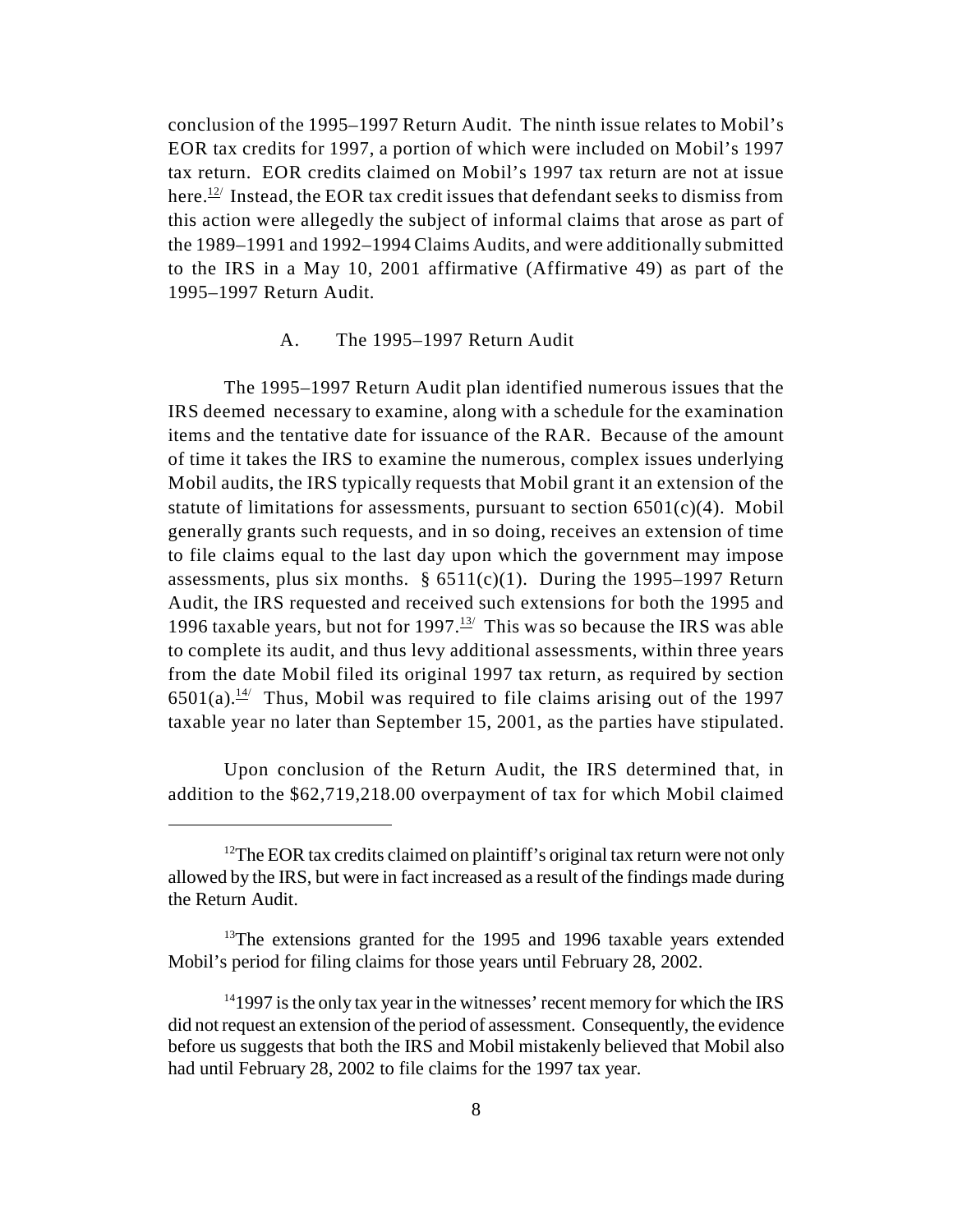an entitlement on its Form 1120 for 1997, Mobil had overpaid its 1997 taxes by \$3,335,576.00. Despite this IRS-indicated overpayment, the RAR disallowed claims that, if allowed, would have entitled Mobil to a greater refund of its 1997 taxes. Specifically, eight non-EOR items reported on Mobil's original tax return were disallowed by the IRS, in whole or in part, at the conclusion of the 1995–1997 Return Audit. The disallowance of the full amount of these claimed items comprises the basis of all of the non-EOR claims at issue in the subject motion.

### B. The 1989–1991 and 1992–1994 Claims Audits

As we noted above, the 1989–1991 and 1992–1994 Claims Audits are only relevant to the pending motion to the extent that Mobil alleges it made valid informal 1997 EOR tax credit-related claims as part of these audits. EOR tax credits only apply to EOR activities occurring after December 31, 1990. *See* § 43(2)(A)(iii). Consequently, the 1989–1991 and 1992–1994 Claims Audits presented one of the earliest opportunities for the parties to test the metes and bounds of this newly-available tax credit.

In early 1999, after it had filed its original tax returns for 1991 through 1997, officials at Mobil formed the belief that the company had not fully exploited the benefit of the EOR tax credit. Mobil determined that it had failed to claim EOR credits for (1) all qualifying costs for projects for which it had claimed EOR credits on its original returns ("missed costs"), and (2) certain projects that were in existence prior to January 1, 1991, but that Mobil contends nonetheless qualify for EOR credit because they represent significant expansions of existing EOR projects ("significant expansion claims"). To that end, Mobil timely filed amended tax returns (Forms 1120X) for the taxable years 1991 through 1994, which incorporated additional EOR claims of both types. Upon receipt of Mobil's duly filed Forms 1120X for the taxable years 1989 through 1994, the IRS commenced two Claims Audits in November 1999: the 1989–1991 Claims Audit and the 1992–1994 Claims Audit.

During the planning phase of the two Claims Audits, the IRS decided to coordinate the examination of EOR issues common to 1991 through 1994. One relatively minor EOR-related issue, centering on capitalized interest and capitalized overhead, was designated "Issue 66," and assigned to IRS staff working out of Dallas, Texas. Issue 66 has been resolved, and is not before us. The balance of the EOR credit issues were designated as "Issue 67," and IRS personnel out of Bailey's Crossroads, Virginia examined this issue. Because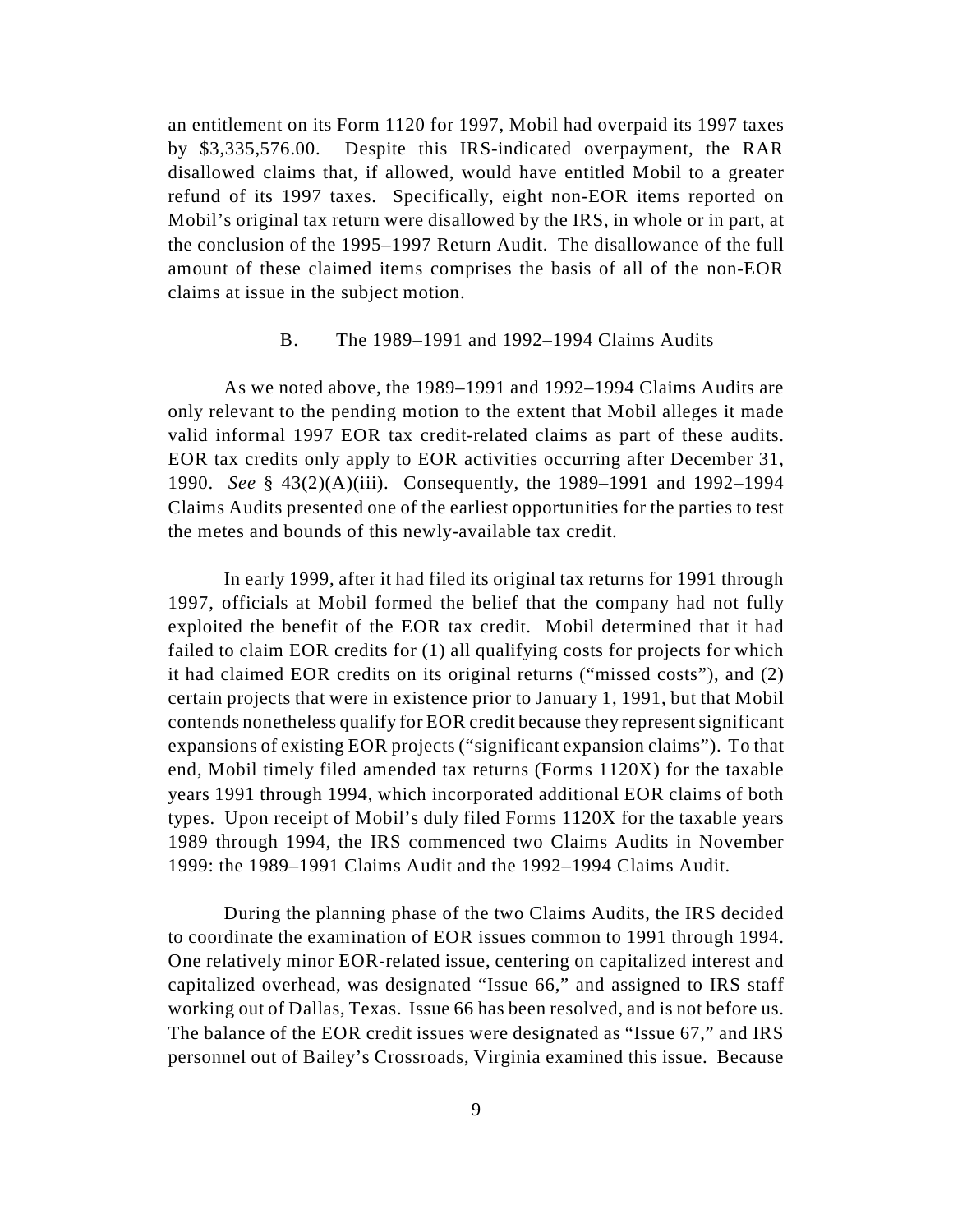analyzing EOR credit issues requires specialized knowledge of petroleum engineering, Mr. Guastello sought assistance from IRS Petroleum Engineering Manager Tony Bertuglio. Mr. Bertuglio assigned three Petroleum Engineers, Rachael M. Raue, B. Frank Martin, and Anna Martin,  $15/15$  to aid in the Mobil audits. IRS examination of the EOR issues was accomplished as Mobil itself continued to compile the relevant data to develop its claims. A portion of this newly-compiled data related to the 1995, 1996, and 1997 tax years. It is undisputed that data relevant to the 1995–1997 tax years, and developed in the context of the 1989–1991 and 1992–1994 Claims Audit examinations of EOR issues, was provided to the IRS. The following sections discuss the legal effect, if any, of those data transmissions.

### **DISCUSSION**

As we noted in our introduction, defendant contests nine of the specific refund claims for 1997 presented in plaintiff's first amended complaint. Specifically, the government argues that the following refund claims were not filed, formally or informally, prior to September 15, 2001:

- 1. A deduction under Code section 167 for depreciation expenses attributed to gathering pipeline assets,
- 2. A deduction under Code sections 165 and 475 for losses with respect to credit card receivables (the "mark-tomarket" claim),
- 3. A deduction under Code section 167 for depreciation expenses attributed to above-ground storage tanks,
- 4. A reduction in gain recognized under Code section 1031 attributed to certain like-kind exchanges,
- 5. A credit under Code section 29 for production of nonconventional fuel,
- 6. A deduction under Treas. Reg. Section 1.1612-3(c) attributed to delay rental payments,
- 7. An adjustment under Code section 481 for depreciation expense under Code section 167 attributed to gathering pipeline assets,

 $15$ These same Petroleum Engineers were also tasked to examine the EOR claims that arose in the context of the 1995–1997 Return Audit. As we shall discuss, the practical effects of the staffing overlap complicate the question of whether or not valid informal EOR claims were brought for the 1997 tax year.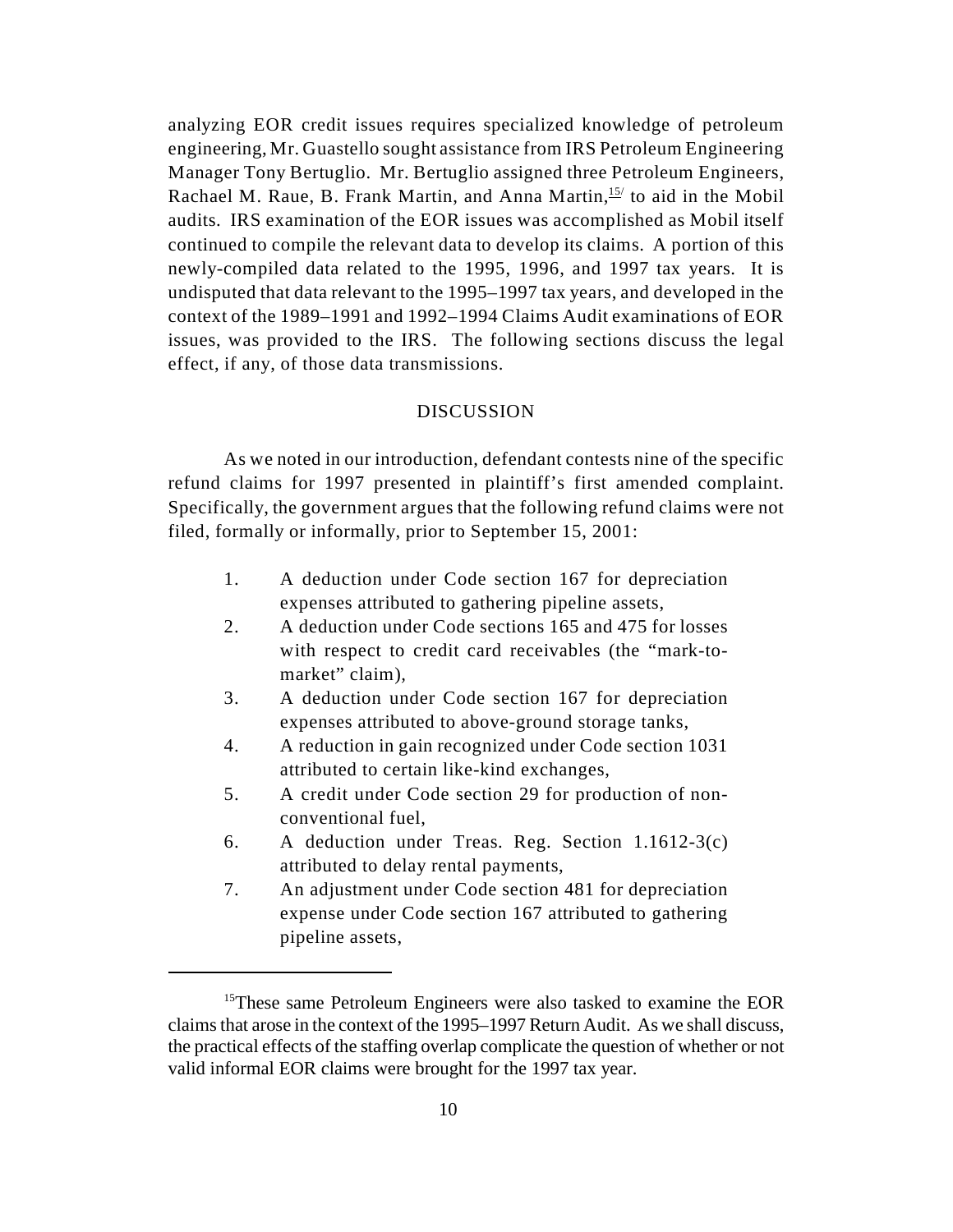- 8. A carryover of alternative minimum tax (AMT) credits from earlier tax years,
- 9. A credit under Code section 43 for qualifying EOR costs incurred pursuant to qualified EOR projects.

We refer to the first eight of these issues as the "non-EOR" claims.

As defendant correctly states, a taxpayer cannot maintain a suit for a refund of tax unless the taxpayer first satisfies the statutory prerequisite of filing an administrative claim with the IRS, pursuant to section 7422(a). *Furst v. United States*, 230 Ct. Cl. 375, 380 (1982). In pertinent part, section  $7422(a)$  states:

No suit or proceeding shall be maintained in any court for the recovery of any internal revenue tax alleged to have been erroneously or illegally assessed or collected, or of any penalty claimed to have been collected without authority, or of any sum alleged to have been excessive or in any manner wrongfully collected, until a claim for refund or credit has been duly filed with the Secretary, according to the provisions or law in that regard, and the regulations of the Secretary established in pursuance thereof.

### $§ 7422(a).$

Furthermore, in order to vest this court with jurisdiction over the merits of a taxpayer's claim for refund, the taxpayer must show that it filed its claim for refund within the statute of limitations codified at section 6511(a). *Computervision Corp. v. United States*, 62 Fed. Cl. 299, 309 (2004) (citing *United States v. Dalm*, 494 U.S. 596, 602 (1990), *reh'g denied*, 495 U.S. 941 (1990)). Section 6511(a) states, in relevant part, that a

claim for credit or refund of an overpayment of any tax imposed by this title in respect of which the taxpayer is required to file a return shall be filed by the taxpayer within 3 years from the time the return was filed or 2 years from the time the tax was paid, whichever of such periods expires later.

§ 6511(a). The applicable regulations add that "[a] properly executed  $\dots$ corporation original income tax return [Form 1120] or an amended return (on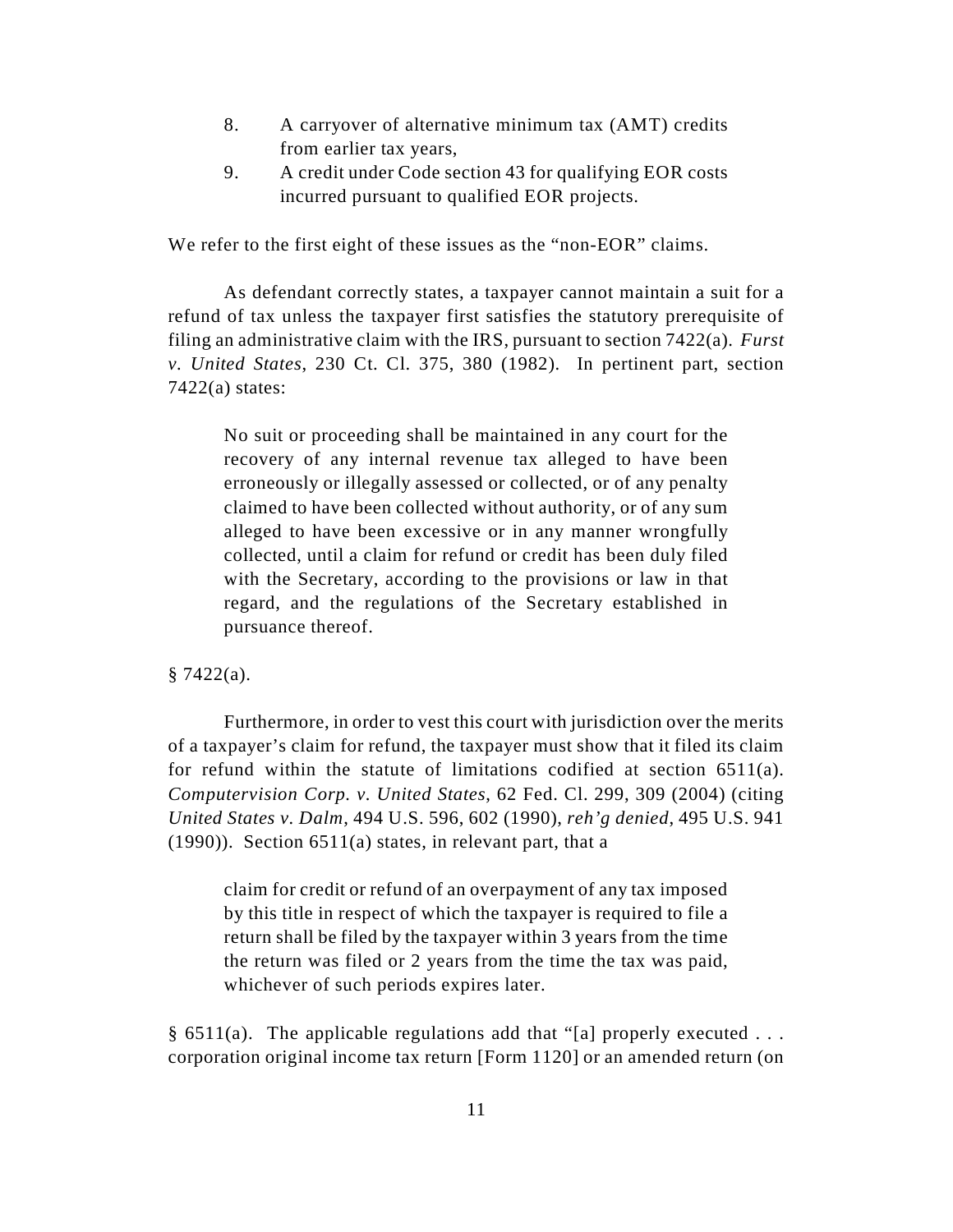1040X or 1120X if applicable) shall constitute a claim for refund or credit within the meaning of . . . section 6511 for the amount of the overpayment disclosed by such return (or amended return)."  $26$  C.F.R. § 301.6402-3(a)(5) (2005).

The parties agree that Mobil was required to file any claim for refund of its 1997 taxes with the IRS no later that September 15, 2001, three years after it filed its 1997 tax return. Moreover, plaintiff concedes that the EOR claims were not contained in a formal claim for refund until February 28, 2002. Nonetheless, Mobil avers that it is entitled to proceed because it timely, and adequately, raised these matters with the IRS, albeit informally.

The balance of the allegedly untimely claims—the non-EOR credit issues— were contained on Mobil's original 1997 return, filed on September 15, 1998. They were examined by the IRS during the course of the 1995–1997 Return Audit, and were disallowed, in whole or in part, at the conclusion of that audit.<sup>16</sup> The disallowance did not result in an assessment because they were more than offset by additional overpayments that were discovered during the course of the audit; in fact, Mobil received an additional \$3.3 million refund of its 1997 taxes at the conclusion of the audit.

The government argues that these claims were not the subject of either formal or informal claims within the statutory filing period, and are thus untimely. In contrast, plaintiff contends that these types of claims were timely filed, either because (1) their inclusion on Mobil's original tax return constitutes a valid, formal refund claim, or alternatively, (2) the original tax return combined with the ensuing audit of the very claims at issue constitute a valid, informal claim for refund.

Our resolution of this motion requires us to closely examine the facts in light of the informal claim doctrine. If Mobil did not submit a valid and

<sup>&</sup>lt;sup>16</sup>These issues were the subject of numerous exchanges during the audit. *See* PX 6 (RAR); PX 20 (IRS explanation of findings re: mark-to-market issue); PX 21 (IRS explanation of findings re: gathering lines deduction and accounting method change issues); PX 23 (IRS explanation of findings re: delay rentals); PX 24 (IRS explanation of findings re: above-ground storage tanks); PX 26 (IRS explanation of findings re: like-kind exchanges); PX 27 (IRS explanation of findings re: section 29 credits); PX 6, at EMH0002756, line 7 (recalculation of allowable 1997 AMT credit amount).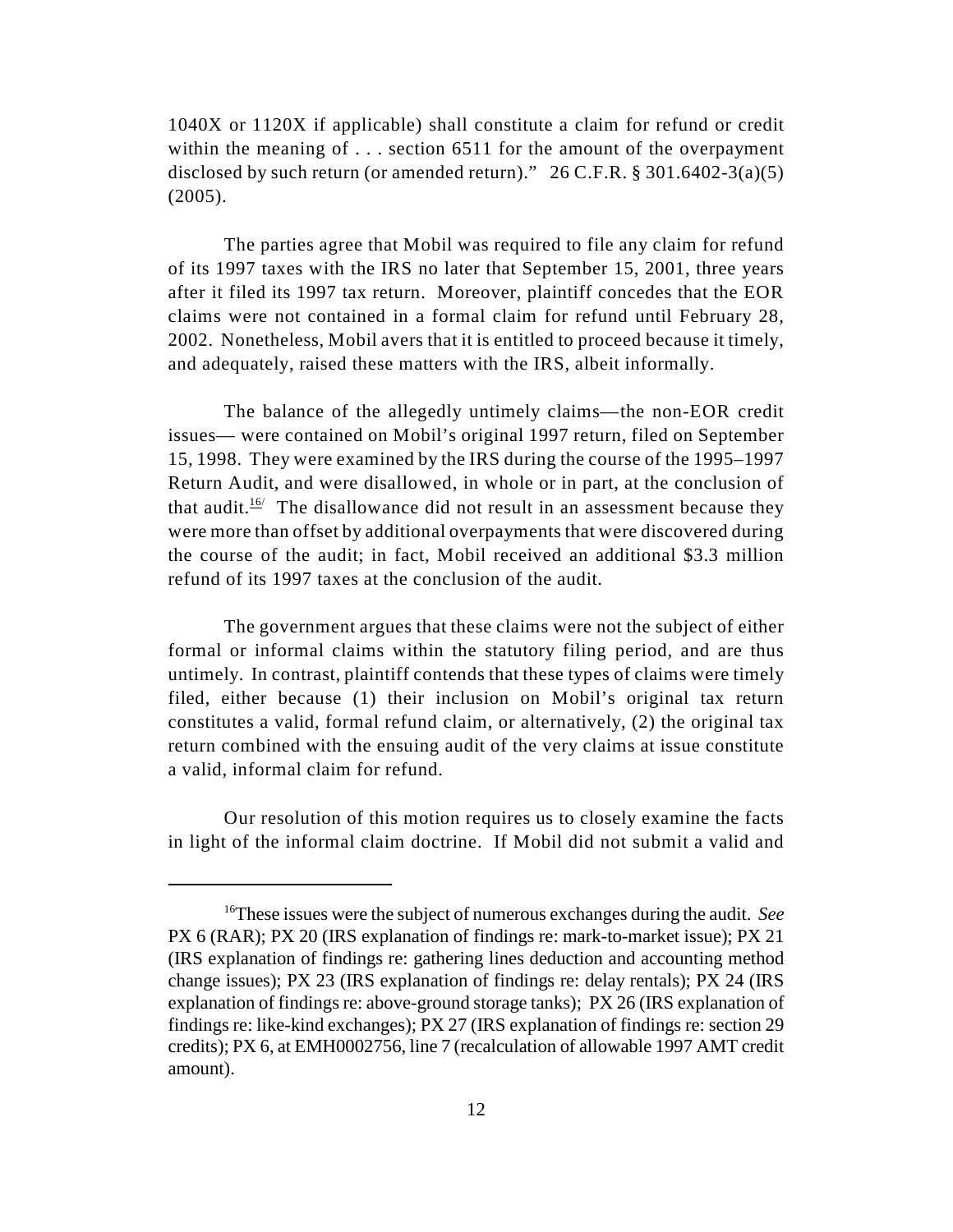timely formal or informal claim with regard to any of the issues under challenge by the government, we must dismiss them for want of subject matter jurisdiction.

### 1. Informal Claims Doctrine

"It has long been recognized . . . that a formal claim for refund is not needed [in order to establish this court's jurisdiction]; all that is required is a timely informal claim." *Furst*, 230 Ct. Cl. at 380 (citing *United States v. Kales*, 314 U.S. 186 (1941)). "There are three components to an informal claim." *New England Elec. Sys. v. United States*, 32 Fed. Cl. 636, 641 (1995). First, "[o]nly when it is clear from such facts and circumstances that the IRS was on actual or constructive notice that the taxpayer was asserting a right to a refund for a specific year will the court find that an effective informal claim was filed." *Deluxe Check Printers, Inc. v. United States*, 15 Cl. Ct. 175, 180 (1988), *aff'd in part, rev'd in part on other grounds*, 885 F.2d 848 (Fed. Cir. 1989) (citing *Furst*, 230 Ct. Cl at 381). Second, "the claim must describe the legal and factual basis for the refund." *New England*, 32 Fed. Cl. at 641. Finally, "an informal claim must have a written component[]." *Arch Eng'g Co. v. United States, 783 F.2d 190, 192 (Fed. Cir. 1986).*<sup>17/</sup> "The determination of whether a taxpayer has satisfied the requirements for an informal claim is made on a case-by-case basis and is based on the totality of facts." *Donahue v. United States*, 33 Fed. Cl. 600, 608 (1995) (citations omitted).

# A. Notice to Commissioner that the Taxpayer is Claiming an Entitlement to Refund

It is not necessary that the Commissioner have actual notice that the

 $17$ At the outset, we note that defendant urges that there is a fourth element required for a valid informal claim: an express waiver of sovereign immunity. Moreover, the government urges that circuit precedent—dating back a number of decades—is erroneous insofar as it does not construe informal claims as requiring an express waiver of sovereign immunity. While we appreciate the tenacity of the government's argument, we are not permitted to disregard the binding precedent that exists in this circuit. *See American Radiator*, 162 Ct. Cl. at 113-114 (suggesting that it is sufficient that there is: (1) a written component, (2) some demand for refund, and (3) "sufficient information as to the tax and the year to enable the Internal Revenue Service to commence, if it wishes, an examination into the claim.").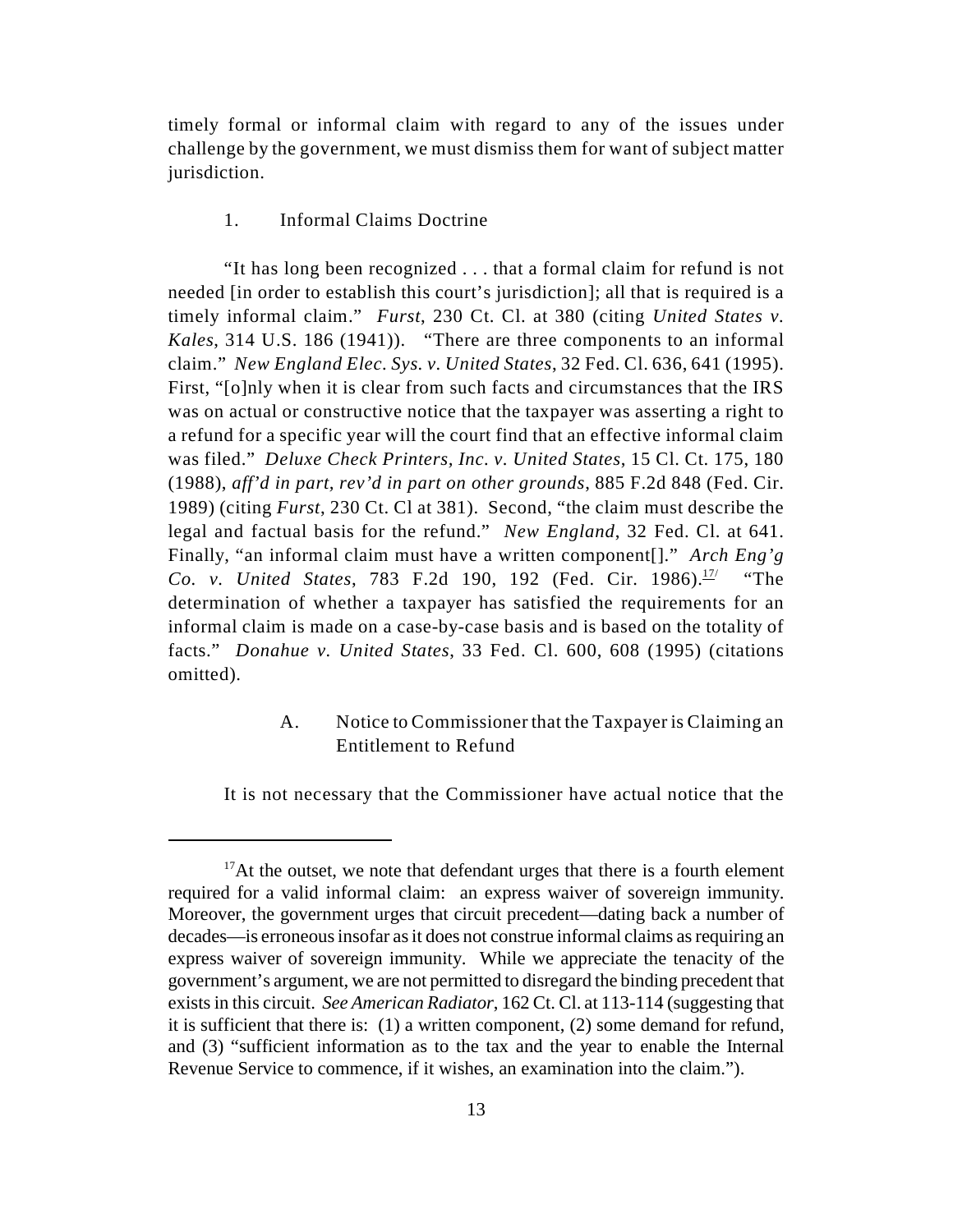taxpayer is claiming a right to a refund of tax; constructive notice is sufficient. *Deluxe Check Printers*, 15 Cl. Ct. at 180 (finding that the IRS had constructive knowledge that taxpayer was seeking a refund of deficiency interest through the taxpayer's valid, formal claim for refund of the principle upon which the interest was assessed). Our reading of plaintiff's briefs indicates that plaintiff interprets the constructive knowledge requirement as satisfied if the IRS should have known, based on the facts and circumstances, that Mobil was making a present demand for a refund of its taxes for 1997.<sup>18/</sup> We agree that this is the general principle behind the constructive knowledge requirement. *See, e.g.*, *New England*, 32 Fed. Cl. at 645 (citing *Furst*, 230 Ct. Cl. at 380-81; *American Radiator*, 162 Ct. Cl. at 115; *Wall Indus., Inc. v. United States*, 10 Cl. Ct. 82, 93 (1986)). That said, we believe that the correct formulation of our inquiry into the notice element should not focus exclusively on the constructive knowledge of the claim by IRS personnel, but must also consider whether that knowledge may be imputed to the Commissioner. Stated differently, we view the constructive knowledge element of the informal claims doctrine as requiring us to consider basic principles of agency. In our view, this is the correct–and logical–formulation. Certainly, even an otherwise perfectly executed, signed formal claim that is presented to a janitor employed at IRS headquarters instead of through proper channels would not provide notice to the Commissioner. The evidence relied upon to establish the informal claim must be in the possession of an authorized agent of the Commissioner in order to satisfy the element of notice.

This formulation, while perhaps more explicit in its phraseology than preceding cases, does not represent a departure from existing precedent in this circuit. It is well-established that "the basic underlying principle [of an informal claim] is the necessity to put the [IRS] on notice of what the taxpayer is claiming and that he is in fact making a claim for refund." *Donahue*, 33 Fed. Cl. at 608 (brackets in original) (quoting *Newton v. United States*, 143 Ct. Cl. 293, 300 (1958)). It is not enough that the Internal Revenue Service "have in its possession information from which it might deduce that the taxpayer is entitled to, or might desire, a refund; nor is it sufficient that a claim involving the same ground has been filed for another year or by a different taxpayer." *Am. Radiator*, 162 Ct. Cl. at 114 (citations omitted). Moreover, "documents

 $18$ The relevant inquiry is the IRS's knowledge, not Mobil's. Therefore, while the testimony of Mobil employees that indicates that they did intend to file a claim in the future, but did not think that they had already filed an informal claim, is not dispositive. There is no doubt, however, that it is probative.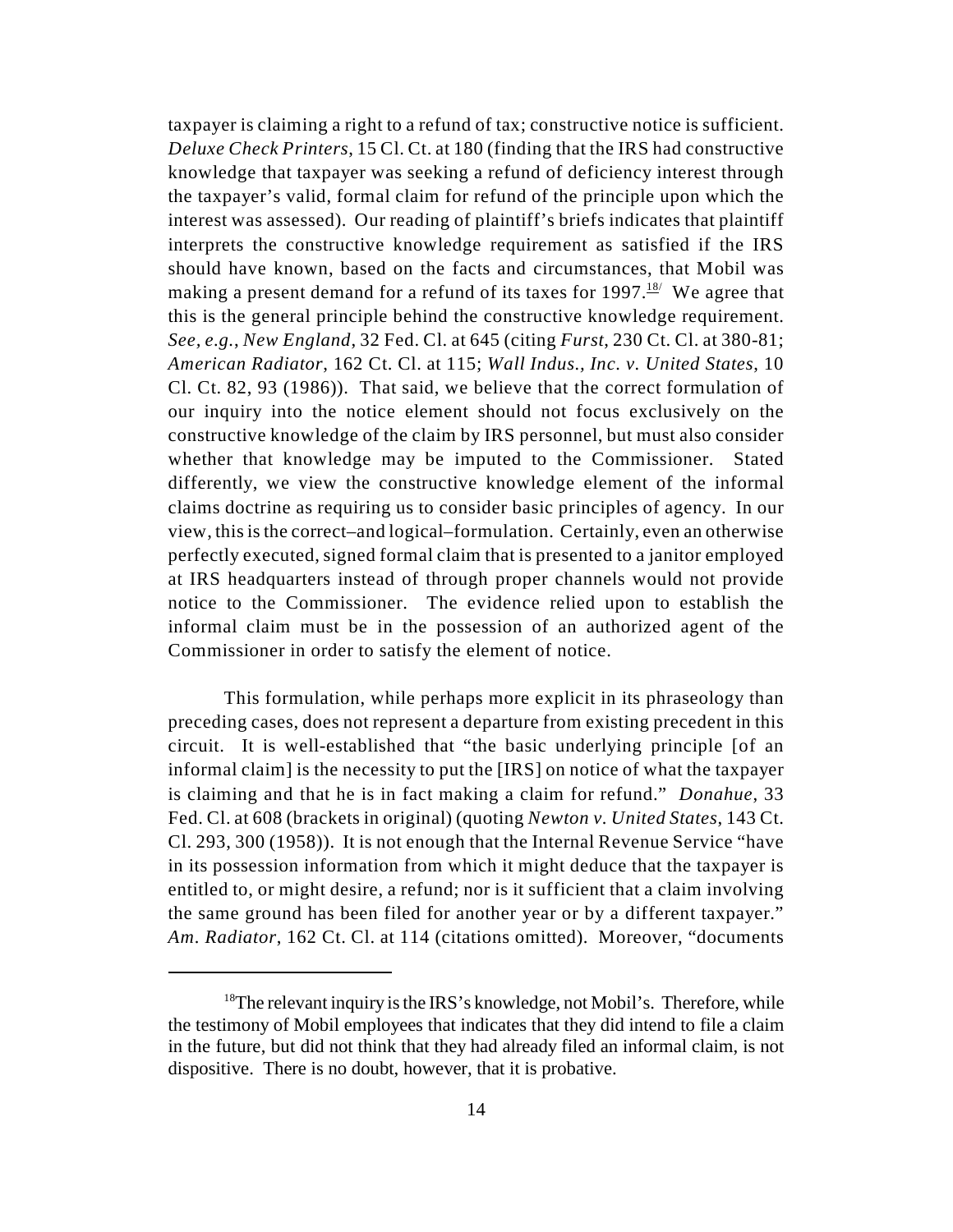which are merely a normal part of the [administrative] process and which do not apprise the IRS that the taxpayer is *presently seeking a refund* do not constitute an informal refund request." *Mobil Oil Corp. v. United States*, 1993 U.S. App. LEXIS 5581, \*20 (Fed. Cir. 1993) (unpublished) (emphasis added) (stating the principle handed down in *Arch Eng'g*, 783 F.2d 190 (Fed. Cir.1986)).

The italicized portion of the preceding sentence requires us to address an assumption implicit in plaintiff's contentions, namely, that the IRS's actual knowledge that a taxpayer intended to file a claim *in the future* fully satisfies the element of notice for the purpose of analyzing the validity of an informal claim. We reject that contention. In our view, it must be clear that the taxpayer is making a *present* demand for refund.  $\frac{19}{2}$  *See id.* Rather, if the IRS is left with the understanding that a taxpayer intends to file a claim in the future, this necessarily negates the inference that a claim is then being asserted. The purpose of an informal claim is to allow the IRS "to commence, if it wishes, an examination into the claim." *Donahue*, 33 Fed. Cl. at 609 (quoting *Am. Radiator*, 162 Ct. Cl. at 113-114). A statement to the effect that a claim is forthcoming does not serve the vital purpose of inducing the IRS to commence an examination. Instead, we believe the contrary is true: a taxpayer's assertion that a claim will be filed in the future tends to dissuade the IRS from commencing an examination, even if it is aware of some of the facts and circumstances on which the taxpayer may ultimately base its claim. $20/2$ 

<sup>&</sup>lt;sup>19</sup>There are exceptions to this general rule. For instance, an alternative claim contingent on a future event may provide an adequate basis for an informal claim. In *United States v. Kales*, 314 U.S. 186, 195 (1941), the Supreme Court determined that the taxpayer gave "present notice that, if the [IRS][] insisted upon changing its original decision as to the []value [of liquidated stock], she asserted that the stock had been undervalued and she had a right to a refund of said [] tax to the extent of such excess." Thus, in *Kales*, the IRS had notice that the taxpayer presently claimed a right to a refund if the IRS fulfilled the stated condition. Similarly, other cases have held that a valid informal claim was made when a claim is made presently, but does not ripen until a future event occurs. *See*, *e.g.*, *United States v. Commercial Nat'l Bank of Peoria*, 874 F.2d 1165 (7th Cir. 1989) (finding a valid informal claim where a formal claim could not be filed during the limitations period, because the event that provides the basis for the right to a refund had yet to occur).

<sup>&</sup>lt;sup>20</sup>We do not intend this statement to be read to mean that a present, unequivocal demand for refund is not a valid informal claim simply because the (continued...)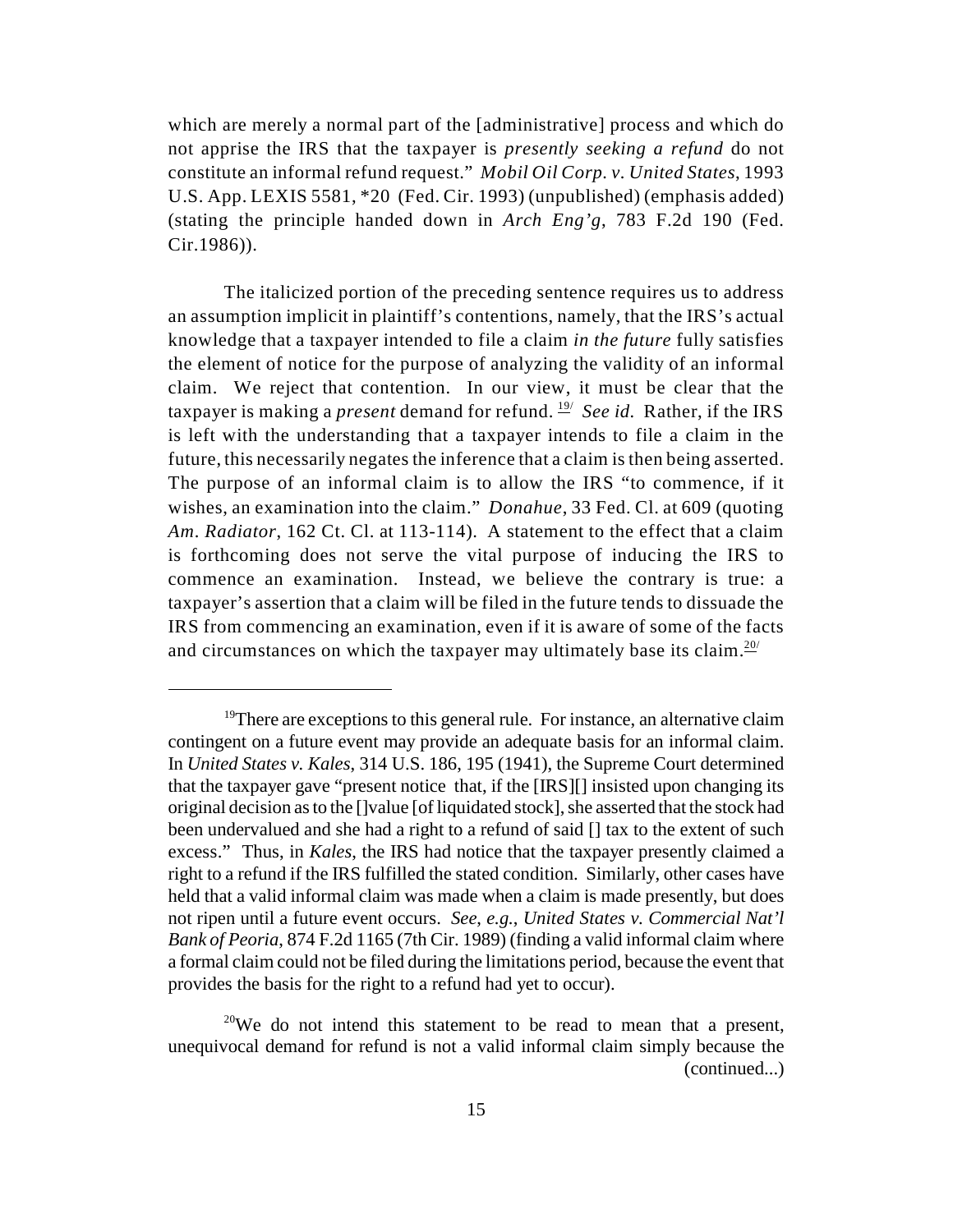A contrary holding would encourage the IRS to waste resources by investigating claims that the taxpayer may ultimately abandon. Until such time as a present, actionable demand for refund is made to the IRS, evidence indicating only that a claim will be made in the future makes the prospect speculative, at best. "[I]t would be an extraordinary inroad into statutes of limitations to hold that the running of a limitations period stopped as soon as the defendant realized that he was a *potential* defendant." *BCS Financial Corp. v. United States,* 118 F.3d 522, 526 (7th Cir. 1997).<sup>21</sup> Thus, our analysis of each of the claims at issue will focus on what IRS personnel knew or should have known, the role of said personnel within the IRS, and, of course, when such knowledge was obtained.

### B. Description of Basis for Refund

In addition to the requirement that the IRS have notice that the taxpayer is requesting a refund, the taxpayer must also make "available sufficient information as to the tax and the year to enable the Internal Revenue Service to commence, if it wishes, an examination into the claim." *Id*. There is no bright-line rule regarding level of specificity regarding the basis of the claim, however, "the claim must describe the legal and factual basis for the refund." *New England*, 32 Fed. Cl. at 641. These bases must be described with some

118 F.3d at 526.

 $20$ (...continued)

taxpayer informs the IRS that it intends to submit a formal claim at a later date. *See New England Elec. Sys. v. United States*, 32 Fed. Cl. 636 (1995). Instead, we address only those situations in which the taxpayer states a future intention to make a claim.

 $^{21}$ In *BCS Financial Corp.*, Judge Posner proffered this instructive hypothetical:

Suppose *B* carelessly knocks over *A*'s precious Ming vase, shattering it into a thousand pieces. *A* scowls but says nothing. *B* knows the value of the vase, knows that he was negligent in knocking it over, and knows that *A* has a reputation for being litigious. So *B* has, within moments of the accident, a belief approaching certainty that *A* will sue him, and for how much. Does this mean that the statute of limitations for negligently damaging personal property, which let us say is three years, stops running five minutes after the accident, so that *A* can if he wishes wait ten years to file his suit?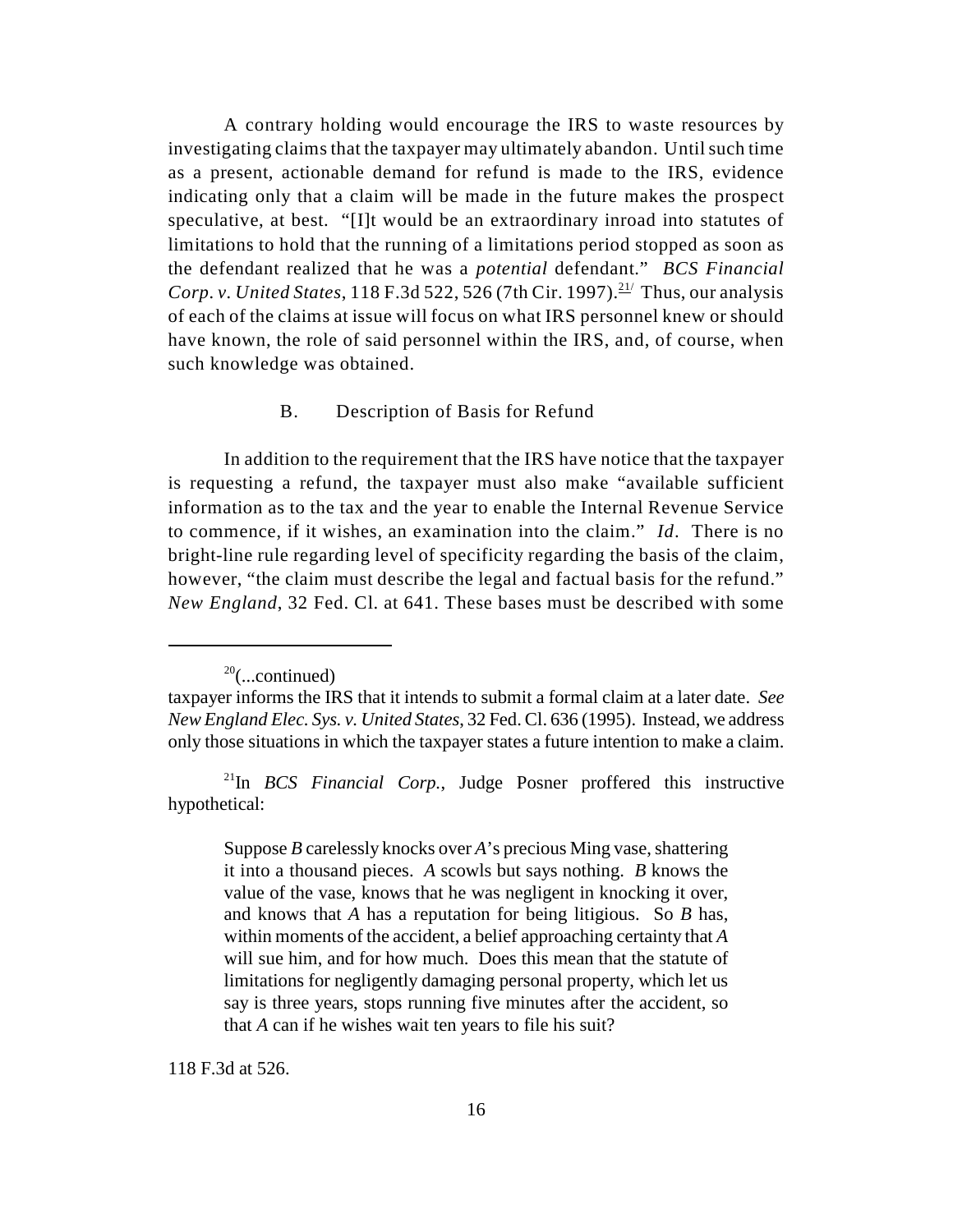degree of specificity, but the taxpayer "can properly rely on the very specific knowledge gained by the revenue agent in auditing its returns," so long as that knowledge is obtained within the statute of limitations. *Id*. at 645 (quoting *American Radiator*, 162 Ct. Cl. at 115). We are mindful, however, that the doctrine of substantial variance precludes a taxpayer from asserting a claim premised upon substantially different factual or legal bases after the statute of limitations has run. It is clear that "a ground for refund neither specifically raised by, nor comprised within the general language of, a timely . . . application for refund to the Internal Revenue Service cannot be considered by a court in which suit for refund is subsequently initiated." *Deluxe Check Printing*, 15 Cl. Ct. at 181 (quoting *Union Pacific R.R. v. United States*, 182 Cl. Ct. 103, 108 (1968)). In sum, the claim must provide the degree of specificity necessary for the IRS to commence, at that point, an investigation into the claim within the statutory period.

# C. Written Component

While the cases addressing informal claims universally require a written component, there is no specific form that a writing must take. "The focus is on the claim as a whole, not merely the written component." *Am. Radiator*, 162 Ct. Cl. 114 (citing *Newton*, 143 Ct. Cl. at 300). Thus, we do not view in isolation whatever is in writing, "ignoring all the surrounding circumstances that give it body and content." *Id.* Instead, our analysis of the validity of an informal claim necessarily entails a thorough review of all relevant facts and circumstances, including the written component.

We view the written component in light of its purpose. Namely, "the primary purpose of the written component of an informal claim is in recognition of the fact that government personnel are constantly changing, and, as such, some continuity of notice must be provided." *New England*, 32 Fed. Cl. at 644 (citing *Furst*, 230 Ct. Cl. at 380). Mobil elicited extensive testimony establishing, in this particular instance, that staffing turnover at the IRS was rare. We cannot, however, eliminate this requirement, or lessen its significance simply because serendipity intervened to prevent institutional turnover. Furthermore, Ms. Raue, whose role will be fully explored and whose knowledge is pivotal to Mobil's argument, became ill as early as March 2000, and ultimately suffered full disability. Thus, the facts at bar reinforce the need for a writing to insure continuity of notice.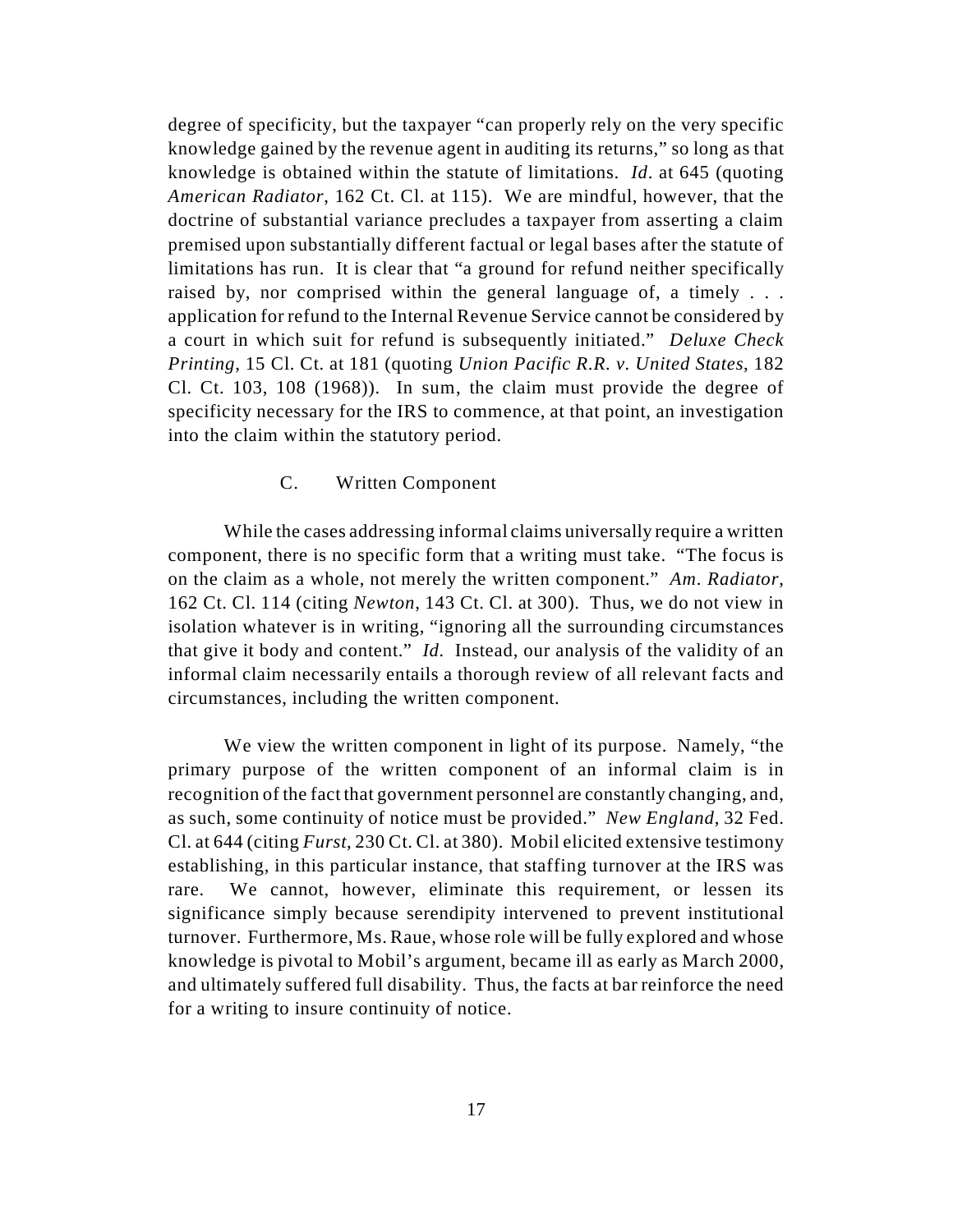2. Mobil's Claims

In light of the foregoing standards, we now address the facts as they apply to each of Mobil's specific claims. As we noted at the outset of this section, the bulk of the claims challenged by defendant were presented as part of Mobil's original tax return and were subsequently disallowed, in whole or in part, at the conclusion of the 1995–1997 Return Audit. Because the factual basis for each of the eight non-EOR claims is identical, we shall review them together. The remaining claim—the EOR tax credit issue—rests upon distinct facts and shall be treated discretely.

# i. Non-EOR Claims

Plaintiff proffers two alternate theories that it alleges establish that it timely filed the following eight claims:

- 1. A deduction under Code section 167 for depreciation expenses attributed to gathering pipeline assets,
- 2. A deduction under Code sections 165 and 475 for losses with respect to credit card receivables (the "mark-to-market" claim).
- 3. A deduction under Code section 167 for depreciation expenses attributed to above-ground storage tanks,
- 4. A reduction in gain recognized under Code section 1031 attributed to certain like-kind exchanges,
- 5. A credit under Code section 29 for production of non-conventional fuel,
- 6. A deduction under Treas. Reg. Section 1.1612- 3(c) attributed to delay rental payments,
- 7. An adjustment under Code section 481 for depreciation expense under Code section 167 attributed to gathering pipeline assets, and
- 8. A carryover of alternative minimum tax (AMT) credits from earlier tax years.

First, Mobil avers that its inclusion of these claims on its original tax return for 1997 establishes valid formal refund claims. Second, plaintiff asserts that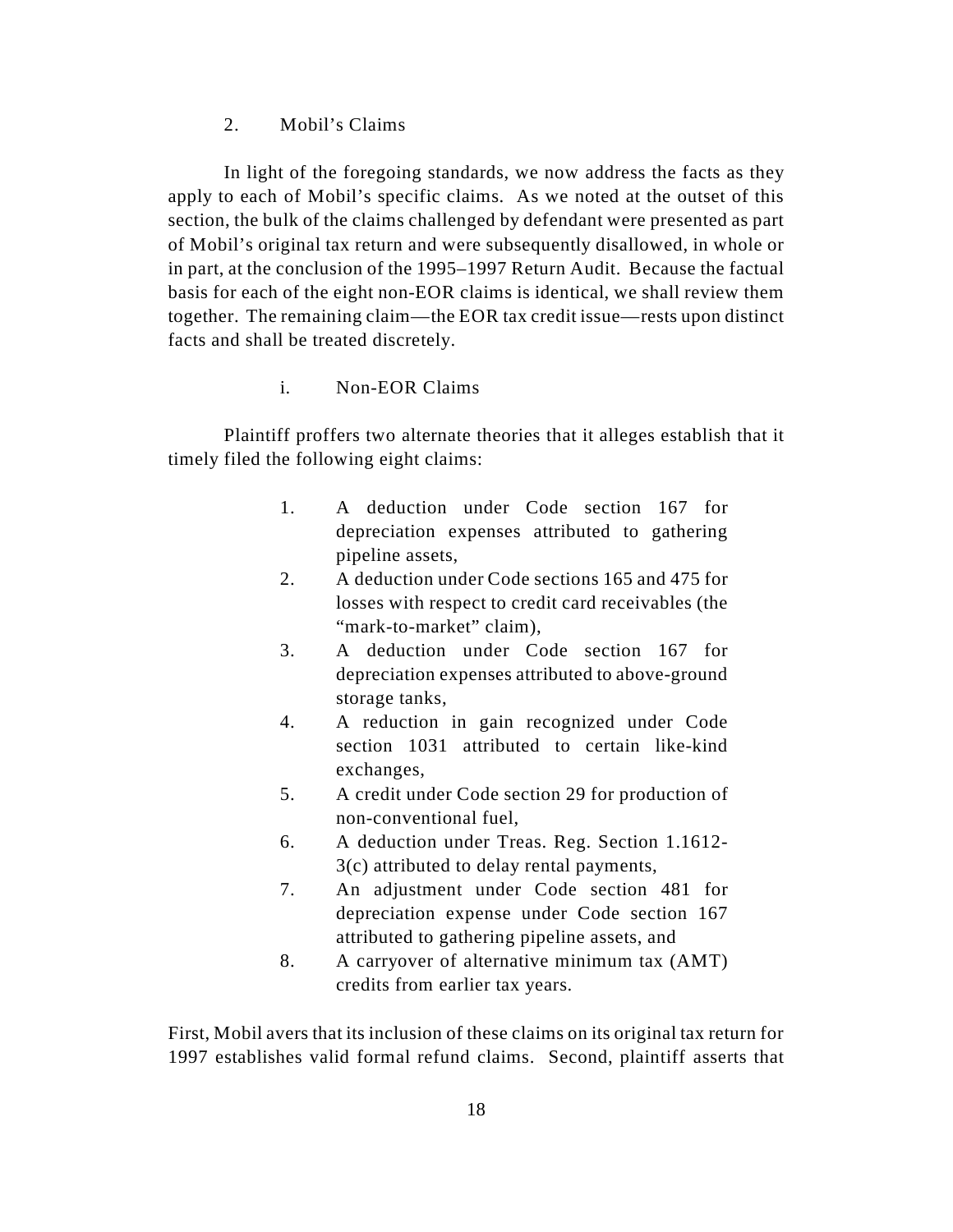inclusion of these claims on the original 1997 tax return, coupled with the parties' course of dealing during the 1995–1997 return audit—which included an examination of the very claims at issue—constitute a valid, informal claim for refund. Supporting its theories, plaintiff cites *Levitsky v. United States*, 27 Fed. Cl. 235 (1992), which presents very similar facts. The court there held that the plaintiff had established valid informal claims for refund. The government argues that neither formal nor informal claims were presented here, and that *Levitsky* was erroneously decided. Defendant argues that *Arch Engineering Co. v. United States*, 783 F.2d 190 (Fed. Cir. 1986) is squarely on point, and dictates a different result from that reached in *Levitsky*.

While the parties did not include the related schedules and/or worksheets in the record before us, it is undisputed that the claims enumerated above were included on Mobil's original tax return for 1997, and that the IRS reviewed them during its 1995–1997 Return Audit.<sup>22/</sup> Mobil's original 1997 return sought a refund in excess of \$62 million. That refund was allowed in full prior to an examination of Mobil's 1997 tax return. Ultimately, Mobil was found by the IRS to have overpaid its taxes by an additional \$3,335,576.00 after its overpayments were offset against what the IRS determined were its deficiencies, and the items that were disallowed (including the enumerated claims at issue here) remained "unagreed issues" at the conclusion of the audit.<sup> $23/3$ </sup> So finding, the IRS issued, and Mobil executed, a Form 870, Waiver

<sup>&</sup>lt;sup>22</sup>The summary of the adjustments made by the IRS to Mobil's 1997 tax account are indicated on the RAR (PX 6). Also part of the RAR are Forms 886-A, which provide an explanation of each adjustment made to Mobil's taxes. A review of the Forms 886-A incorporated into the RAR for the 1995–1997 Return Audit establishes that the IRS reviewed the substance of seven of these eight claims. *See* PX 20 (Form 886-A addressing mark-to-market issue), PX 21 (Form 886-A addressing gathering lines deduction and accounting method change issues), PX 23 (Form 886-A addressing delay rentals), PX 24 (Form 886-A addressing above-ground storage tanks), PX 26 (Form 886-A addressing like-kind exchanges), PX 27 (Form 886-A addressing section 29 credits). The eighth claim, the AMT credit issue, is a computation based upon AMT payments made in prior tax years that may be used as a credit against any 1997 AMT amount due. As this item is a mere calculation of prior years' payments credited against the Mobil's 1997 tax liability, the IRS simply recomputed the credit amount without providing an explanation for the new computation via Form 886-A. *See* PX 6, at EMH0002756, line 7.

<sup>&</sup>lt;sup>23</sup> Mobil provided a written list of "unagreed issues" to the IRS on April 25, (continued...)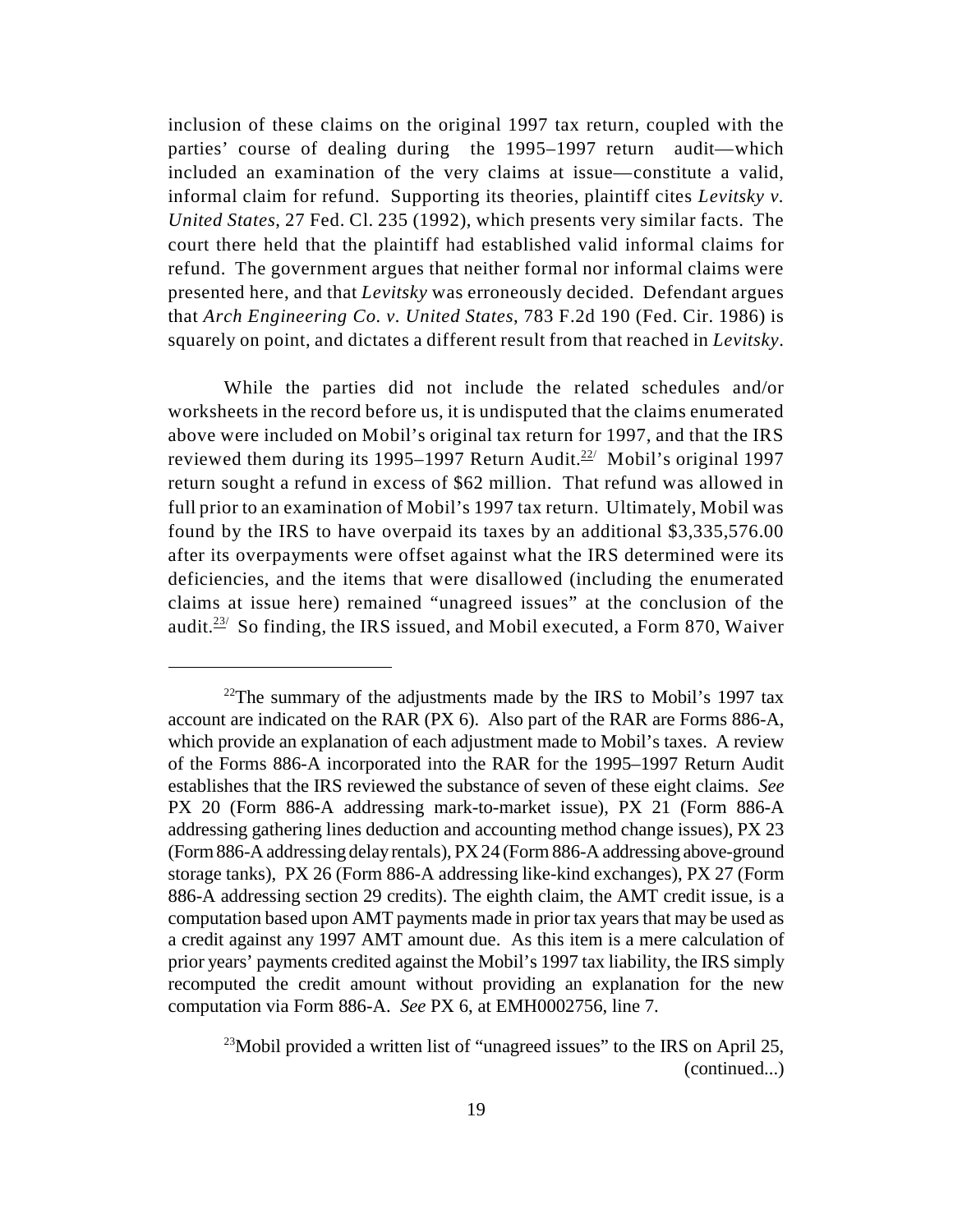of Restrictions on Assessment and Collection of Deficiency on Tax and Acceptance of Our Assessment.<sup> $24$ </sup> Finally, Mobil notes correctly that, had the claims been allowed in full, it would have been entitled to a larger refund of its 1997 taxes. With those facts as a framework, we now turn to the two main cases relied upon by the parties.

Defendant relies on *Arch Engineering*, in which two companies separately filed their tax returns claiming a surtax exception. 783 F.2d at 191. Thereafter, the IRS determined that the entities were part of a controlled group, and were only entitled to one surtax exception between them. Consequently, both entities were found deficient with regard to their prior years' tax accounts. The parties entered discussions, and ultimately reached settlements, albeit under protest. Both taxpayers executed Forms 870 prior to paying their alleged deficiencies. The forms stated that the taxpayers were entitled to file timely refund claims "as though this waiver had not been signed or executed." *Id.* The taxpayers filed formal claims for refund on November 15, 1982, admittedly more than two years after they had paid the assessed deficiencies, arguing that they had timely filed valid informal claims through their "protests, memoranda of law, Forms 870-AD and 870, and payments 'under protest.'" *Id.* at 192.

 $23$ (...continued) 2001, which included these claims. See PX 261.

<sup>24</sup>As we noted in the factual background, a Form 870 allows the IRS to immediately reduce the RAR to a formal assessment, or as here, indicate that the taxpayer is entitled to a refund of an overpayment of tax. Execution of Form 870 waives the taxpayer's right to contest said deficiencies (or overpayments) in the United States Tax Court. The Form 870 executed by the parties at the conclusion of the 1995–1997 Return Audit included the following language, drafted by Mobil:

ExxonMobil expressly reserves the right and intends to contest some of the proposed adjustments set forth in the Revenue Agent's Report dated 6/20/01 by further administrative action, litigation in courts other than the United States Tax Court, or otherwise, including the right to file and prosecute claims for refund or credit for all taxes and interest paid herewith.

PX 7, at EMH0002709.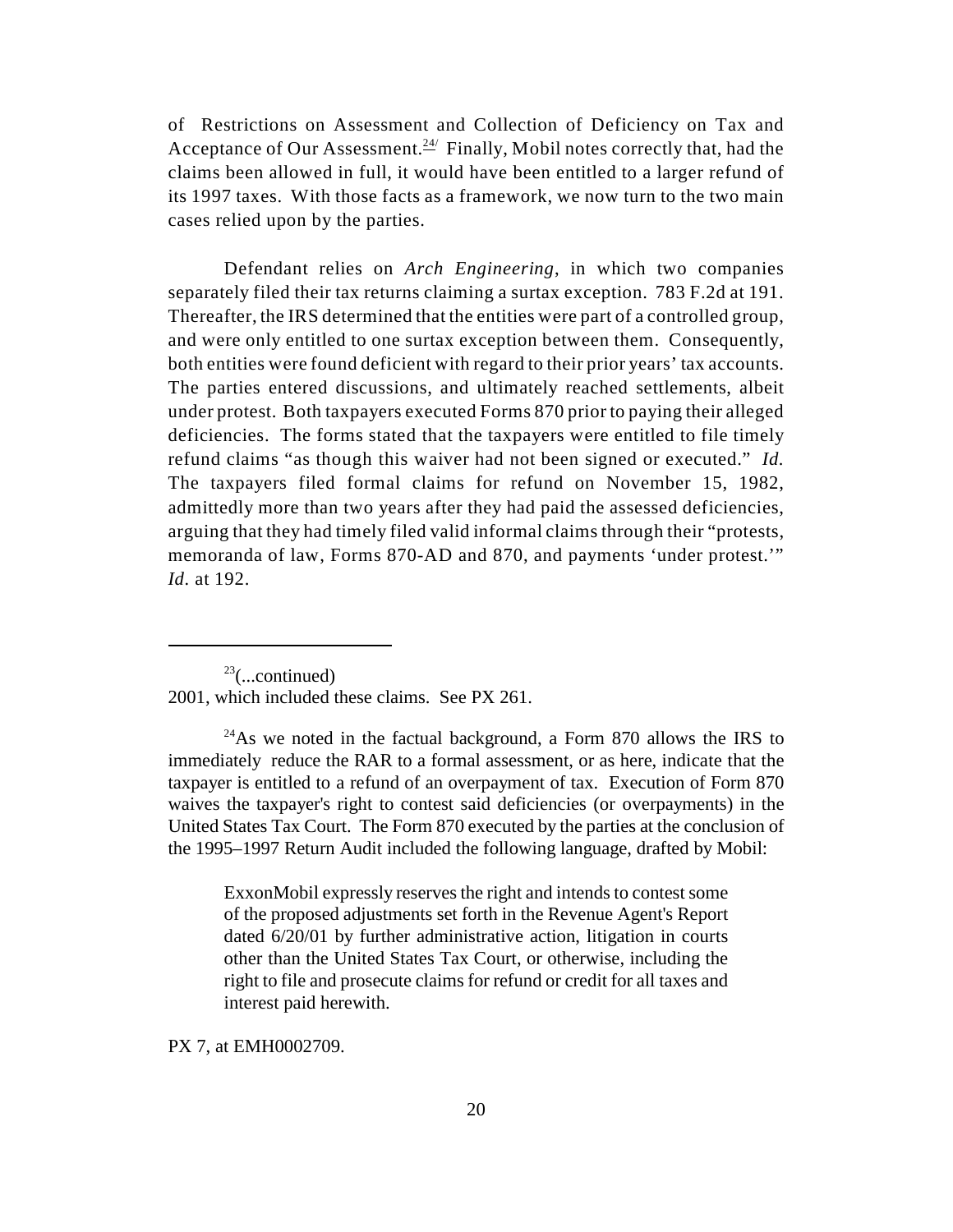The Federal Circuit determined that the plaintiffs' "protests (including the supporting legal memorandum) were a normal part of the internal administrative process within the IRS, not any form of an actual refund request. In fact, the deficiency payments had not yet been paid and a refund claim was not yet in order." *Id.* In addition, the "language expressly added to 870-AD said, in the plainest words, that 'this offer of waiver of restriction is not to be construed as a *claim for refund* or credit, *formal or informal*, concerning the matter for which the right to claim is reserved.'" *Id.* (emphasis in original). Thus, the Federal Circuit declined to find that the taxpayer had timely filed an informal claim for refund.

The facts before us differ meaningfully from those set forth in *Arch Engineering*. None of the evidence presented by the taxpayer there rose to the level of a valid formal, if general, claim for refund. Further, the taxpayers disavowed making a claim in writing, via the language added to Form 870. Here, Mobil timely filed a tax return that included its valid formal refund demand. Moreover, as the Federal Circuit noted, virtually all of the evidence relied upon by the taxpayers in *Arch Engineering* to support their alleged informal claim came prior to the payment of the tax. Thus, no refund action had ripened when the supposed claim was lodged. Here, by contrast, the claims for which Mobil sought a refund of its 1997 taxes on its income tax return had been paid at the time Mobil's Form 1120 for 1997 was filed.

The government, while acknowledging that Mobil presented valid, formal claims on its Form 1120, argues that the refund made by the IRS to Mobil prior to any examination of Mobil's 1997 tax returns requires us to find that all of the claims contained on Mobil's 1120 were paid and thus extinguished for purposes of meeting the filing requirement. We cannot accept that conclusion. Certainly, the IRS initially allowed Mobil the full amount of the overpayment Mobil claimed on its Form 1120 for 1997. The IRS then, however, examined that return, and disallowed the non-EOR claims at issue in its June 21, 2001 RAR. With respect to other items on the original return, the IRS determined that Mobil had made additional overpayments of tax. Thus, even though the IRS disallowed these non-EOR claims, in whole or in part, these deficiencies were more than offset by unrelated 1997 overpayments.

In our view, the IRS refund allowed prior to the examination of Mobil's 1997 taxes does not extinguish the claims contained on Mobil's original tax return for the purpose of determining whether or not the taxpayer had fulfilled the administrative claims requirement set forth in section 7422(a). Our finding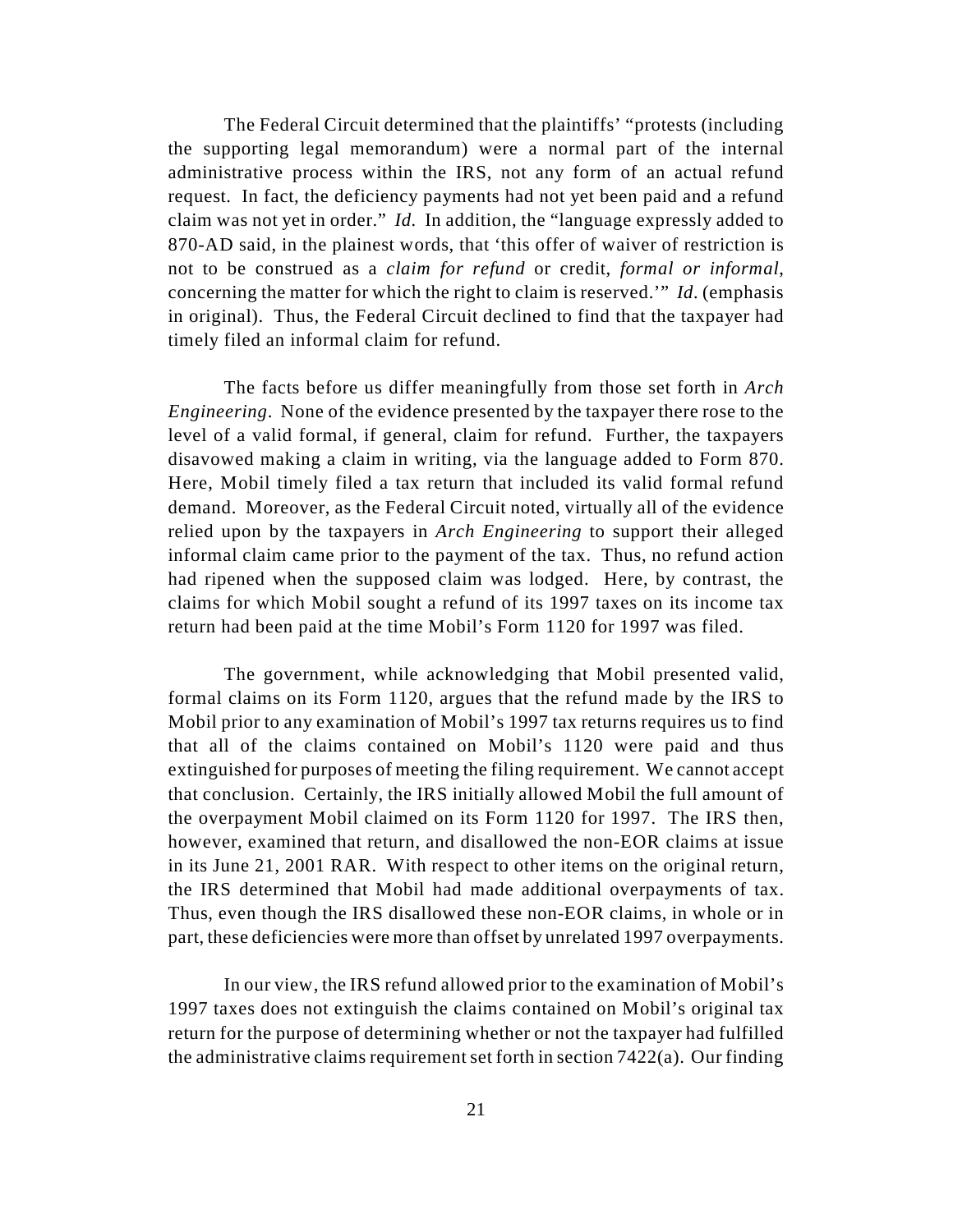is reinforced by the fact that the IRS examined each of these non-EOR issues fully and knew that Mobil disagreed with its findings. As a consequence, even if the refund payment made prior to the examination operated to extinguish the formal claims embodied in Mobil's 1997 Form 1120, those original formal claims, combined with the parties' course of dealing during the audit of those claims (conducted prior to the expiration of the period of limitations for filing administrative claims), clearly establishes all three elements of a valid informal claim, namely, (1) notice to the Commissioner that a refund is sought,  $25/2$ the factual and legal basis of the claim,  $\frac{26}{1}$  and (3) a written component.  $\frac{27}{1}$ 

Our holding, and our rationale, is independent of, but in harmony with, *Levitsky*, 27 Fed.Cl. 235, upon which plaintiff relies. In *Levitsky*, the taxpayer claimed a refund on its original 1980 federal income tax return. That refund was paid. Thereafter, the IRS conducted an audit, during which certain items reported on the taxpayer's original return were disallowed. Nonetheless, the IRS found that, at the conclusion of the audit, the taxpayer was entitled to an additional refund of its 1980 taxes. The items claimed on the taxpayer's original return that were disallowed during the audit remained "unagreed items" at the conclusion of the audit. Ultimately, the unagreed items were brought as an action for refund in this court. We determined that the original tax return was a formal refund claim, and the ensuing audit served to clarify the basis for it with the requisite specificity within the statute of limitations for filing claims. Taken together, the tax return and the course of dealing throughout the audit fulfilled the requirements for a valid informal claim. *Id.* at 237. While *Levitsky* is not binding, we believe that it was correctly decided.

 $25$ That the Commissioner had notice of these claims is undeniable. They were included on Mobil's Form 1120, identified as audit items in the IRS-drafted audit plan (PX 3), fully examined during the course of the audit, and included on the written list of "unagreed items" provided by Mobil to the IRS before the period for filing claims had elapsed (PX 261).

<sup>&</sup>lt;sup>26</sup>The RAR (PX 6), and the Forms 886-A incorporated into the RAR (PX 20, 21, 23 , 24 , 26, 27) plainly establish that the IRS was fully apprised of the legal and factual bases for these claims within the period for filing claims.

 $27$ The written component element of the informal claims doctrine may be satisfied by one of any number of documents. For example, the original, filed Form 1120 that concededly included each of these claims suffices as the written component, as does the RAR. The April 25, 2001 written list of "unagreed issues" also satisfies the written component requirement.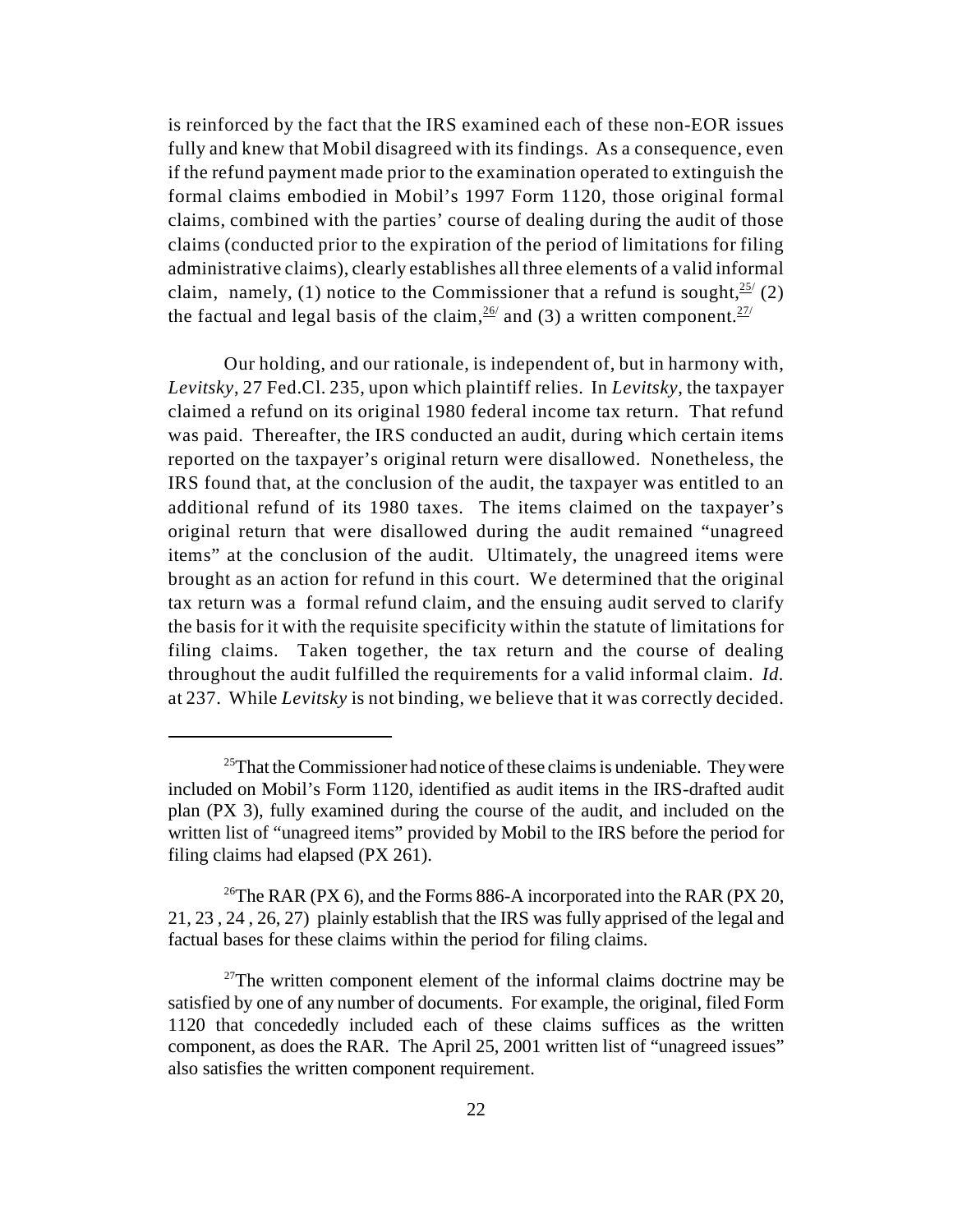The execution by Mobil and the IRS of Form 870 does not alter our analysis. To the contrary, the Form 870 here states that "ExxonMobil expressly reserves the right and intends to contest some of the proposed adjustments set forth in the Revenue Agent's Report dated  $6/20/01$  by ... litigation in courts other than the United States Tax Court," PX 7, at EMH0002709. This, of course, is exactly what Mobil did when it filed the action at bar. In the end, Mobil made valid, timely claims for refund on its original tax return, those claims were developed in detail during the protracted examination period and ultimately disallowed. Mobil has, at all times, disagreed with the decision to disallow its claims; the IRS was aware of its disagreement. Whether or not the original Form 1120 would have satisfied the requirements for a formal claim, in light of the pre-audit refund, need not be resolved. We find that Mobil's original tax return, coupled with the thorough and timely development of the facts underlying the challenged claims during the IRS 1995–1997 Return Audit, satisfy the informal claims requirement.

# ii. EOR Claims

There are two EOR credit issues, with different factual bases, for which Mobil alleges it timely filed informal claims. The first category, the "missed cost" claims, ostensibly arose in the context of the 1995–1997 Return Audit. The second category, the "significant expansion" claims, purportedly came to light as part of the 1989–1991 and 1992–1994 Claims Audits, wherein the IRS consolidated the EOR issues for the purpose of review. We address these issues in turn.

The 1991 tax year was the first year that EOR tax credits were available under section 43. Both taxpayers and the IRS appear to have struggled initially in their efforts to properly interpret this new credit. This was likely due to the nature of the credits themselves, which require specialized expertise in the area of petroleum engineering to evaluate the applicability of EOR credits to particular petroleum recovery projects. In this connection, the IRS determined that it would be best to consolidate the EOR issues that spanned both the 1989–1991 and the 1992–1994 Claims Audit cycles. Thus, Mr. Guastello, the IRS Case Manager for Mobil, requested that IRS Petroleum Engineering Manager Tony Bertuglio assign a team of Petroleum Engineers to aid in the examination of Mobil's EOR claims. These same Petroleum Engineers also examined the EOR credit issues claimed on Mobil's 1995–1997 tax returns.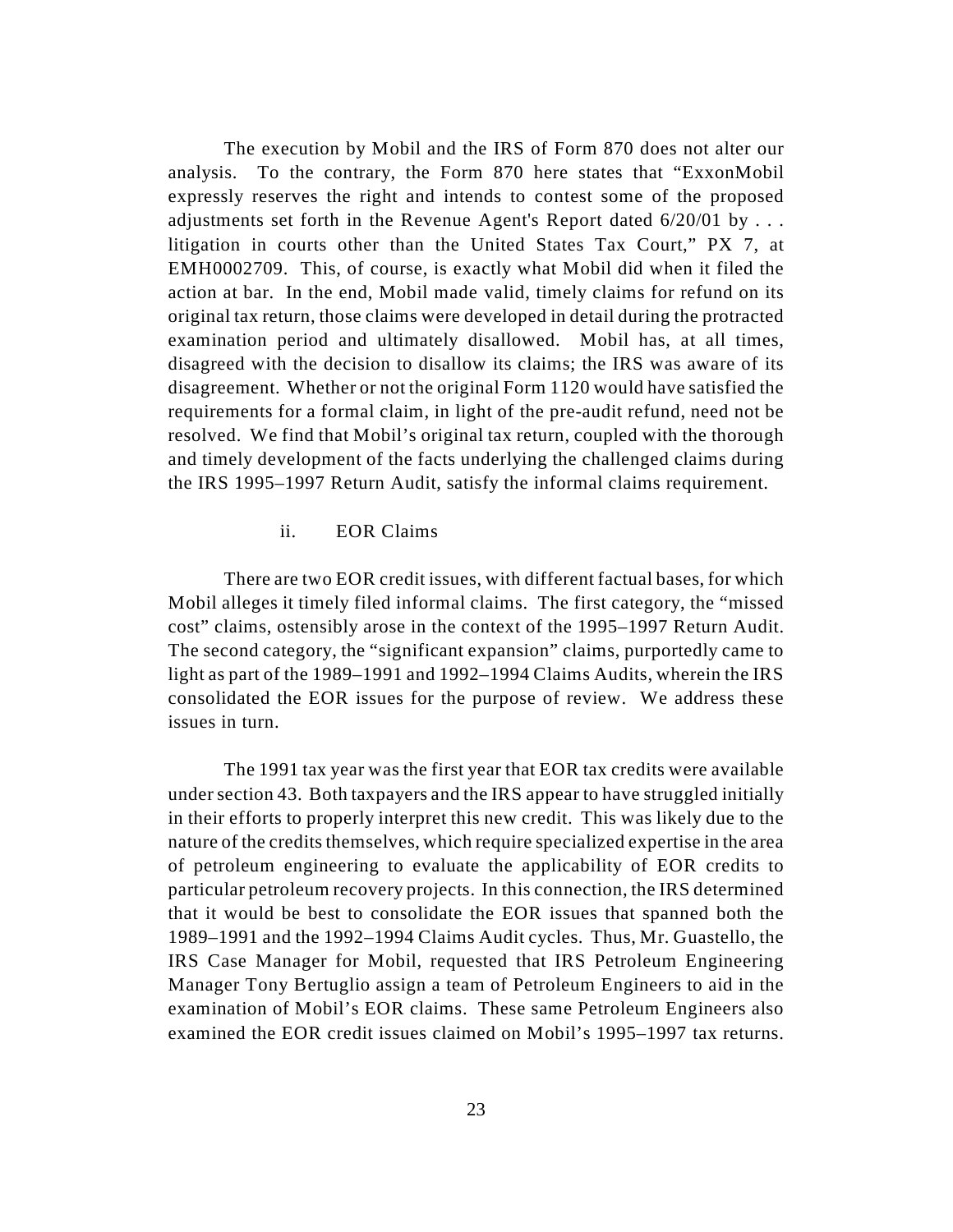### a. Missed Costs Claims

On December 9, 1999, Mobil personnel and IRS personnel met to discuss EOR credit issues. Mr. Guastello's notes from that meeting state that Mobil "estimated that the total dollars for all years [1991-1999] is [\$]110 million. 80% are thermal." PX 262. This appears to be one of the earliest discussions regarding the EOR issues; no specific projects were mentioned, and no factual basis for these claims were presented at that time. According to Mobil, its "general claim for refund based on missed costs first took tangible shape in the form of Affirmative 49, a 360-page plus document covering the years 1991 through 1997." P's Post-Hrg. Br. at 51. As we noted earlier, the audit plan for the 1995–1997 Return Audit—a signed agreement between Mobil and the IRS—specifically contemplated affirmatives:

All affirmatives should be presented to the Coordinator no later than June 30, 2000 to allow the team adequate time to review them. If affirmatives are identified after June 30, 2000, the taxpayer should meet with the Case Manager and the Coordinator to determine if these affirmatives can be considered as informal claims, or must they be filed on form 1120-X.

### PX 3, at EMH0004920.

Affirmative 49 was submitted to the IRS on May 10, 2001, in the context of the 1995–1997 audit. Plaintiff alleges that Affirmative 49 "satisfies the three basic requirements of a valid informal claim: It notifies the IRS that Mobil is making an unequivocal demand for refund with respect to EOR credits for missed costs; it lays out in detail the grounds of this claim; and it easily satisfies the written component requirement." P's Post-Hrg. Br. at 51. We do not think the matter is so easily settled.

Mobil argues that the June 30, 2000 deadline was "solely to allow the IRS to examine the affirmative during the 1995–1997 audit cycle." P's Post-Hrg. Br. at 51. Furthermore, plaintiff contends that the parties' expectation that Mobil would include Affirmative 49 in formal claims for 1995–1997 does not contradict its position that said affirmative was, itself, an informal claim.

The problem we have with plaintiff's argument is that the audit plan expressly states that Mobil bore the burden of ensuring that its affirmative would be "considered as [an] informal claim[], or [had to] [ ] be filed on form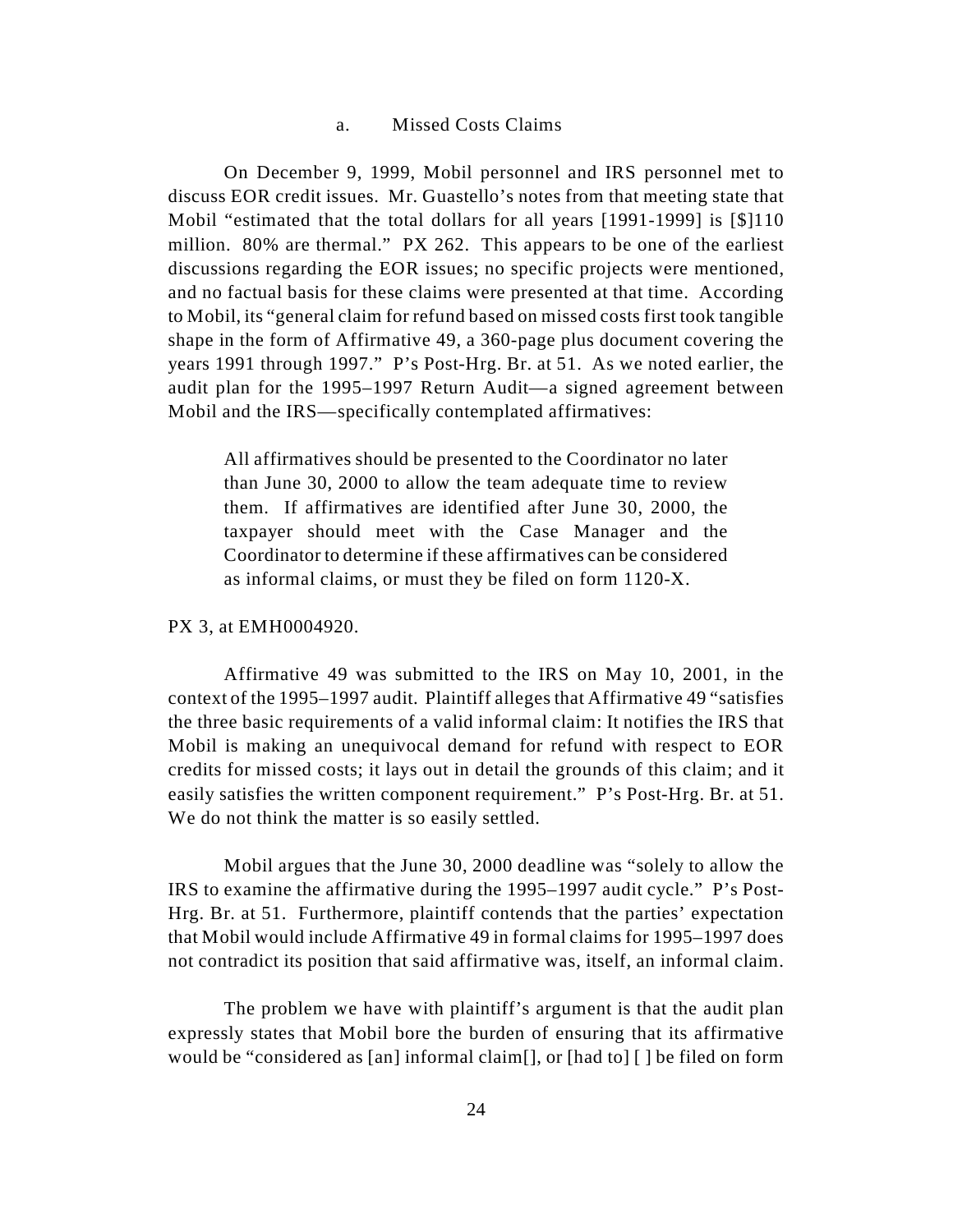1120-X." PX 3, at EMH0004920. Plaintiff's witness, Ronald Cohen, who was responsible for hand-delivering Affirmative 49 to the IRS, stated that he knew from the moment he delivered the affirmative that the IRS would not consider it during the 1995–1997 Return Audit. Tr. 256. Mr. Cohen went on to testify that he understood that the first opportunity the IRS would have to address issues not considered as part of the 1995–1997 audit "would be in conjunction with our filing refund claims and the IRS dealing with those refund claims." $28/2$  Tr. 272-73. Thus, the Mobil employee with the greatest direct knowledge regarding how the IRS would treat the affirmative knew that the agency would not accept Affirmative 49 as an informal claim.<sup>29/</sup> The audit plan clearly states that, if an affirmative would not be accepted as an informal claim, Mobil was required to file a Form 1120X.

The government argues that the IRS must expressly waive its regulations regarding the form of a claim in order for an informal claim to succeed. We disagree, in keeping with precedent in this circuit. Here, however, the IRS *expressly stated*, *in writing*, that an affirmative would not be considered as an informal claim if submitted after a particular date (absent approval by the Case Manager, of which there is no evidence), and instead had to be incorporated into a formal request for refund. This language is not

<sup>&</sup>lt;sup>28</sup>Mr. Cohen also testified that Mobil "would not have" extended the period for assessments for 1997, even though Mobil at one time believed that the IRS had made an error in calculations that Mobil thought resulted in a "\$5 million to \$10 million" error in the government's favor. Tr. 268-70. Instead, it is clear from the testimony that Mobil's intent at that time was to file later a timely claim to address this issue, and other issues that could not be resolved within the period for assessments. Had Mobil permitted an extension, its February 28, 2002 formal claims for refund would have been timely.

 $^{29}$ Mobil does not contend that the December 9, 1999 meeting adequately establishes an informal claim; instead, plaintiff relies upon Affirmative 49. There is no indication that a present demand for refund was made in that meeting. To the contrary, the whole purpose of the meeting appears to be to inform the IRS that Mobil was in the process of putting together claims, but that they would not be ready for some time, and the examination of those claims (once filed) would likely be very data-intensive. Further, the meeting notes lack the requisite specificity to establish an informal claim. There was no documentation provided to establish the factual basis for the claim, nor could the amount with respect to any particular taxable year be deduced. It is clear that the December 9, 1999 meeting and subsequent notes cannot fulfil the three elements of an informal claim.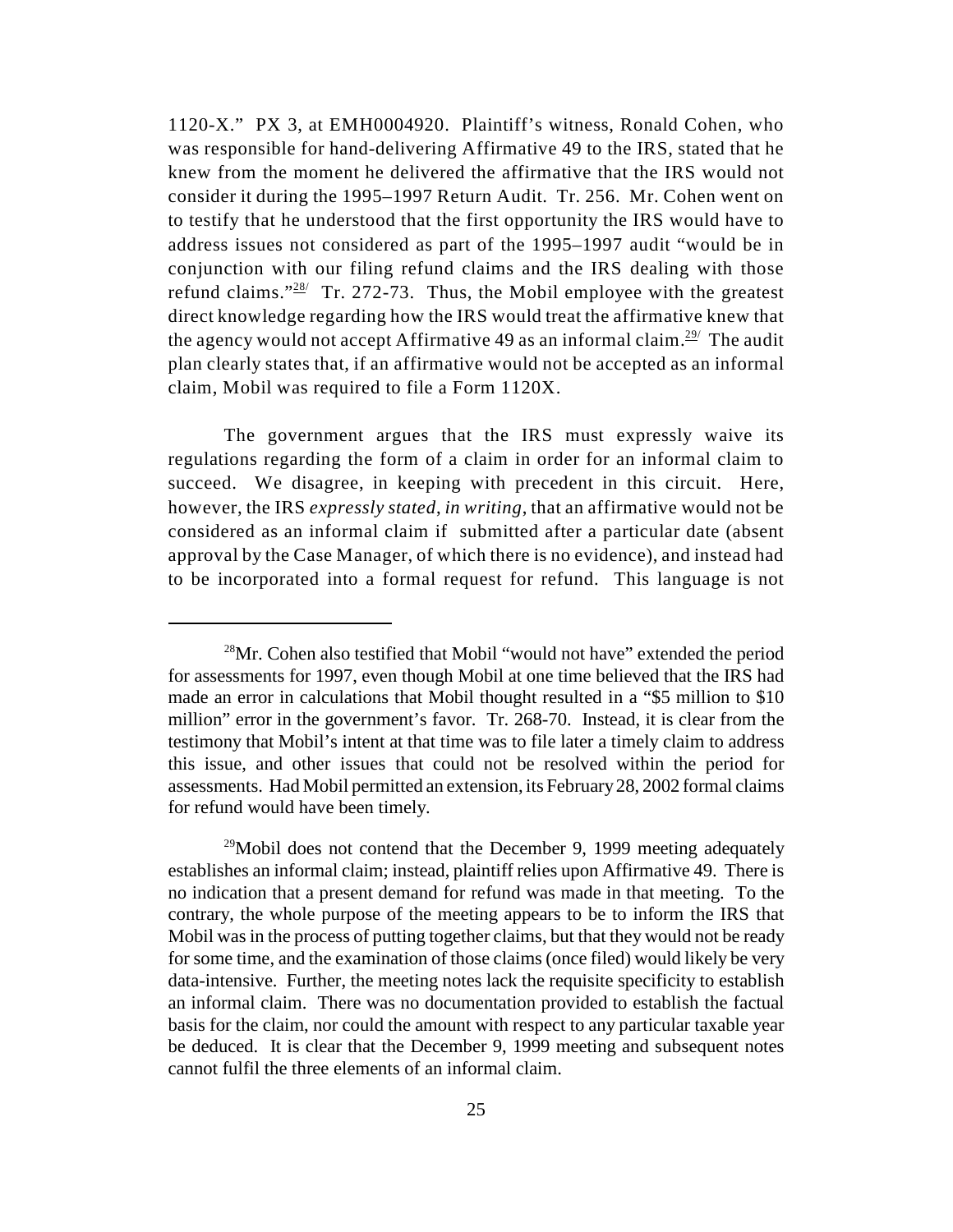meaningless; the IRS "may insist upon full compliance with [its][] regulations." *Angelus Milling Co. v. Comm'r*, 325 U.S. 292, 296 (1945). Under these facts, the IRS properly insisted upon compliance with its regulations with regard to the presentation of the claims contained in Affirmative 49. Mobil was aware of this fact, and was not prejudiced by IRS insistence that Mobil duly file a formal claim. Mobil had ample time to comply with the filing regulation, but did not do so, because both the IRS and Mobil miscalculated the time for filing. P's Prop. Find. Fact  $\P$  5; PX 268.<sup>30/</sup>

We find that the IRS rejected any informal claim that may have otherwise arisen<sup> $31/2$ </sup> via delivery to the IRS of Affirmative 49. Instead, the IRS demanded compliance with its regulations regarding filing, as it is entitled to do. Therefore, we hold that Mobil failed to timely file an informal claim with respect to EOR missed cost credit issues.

# b. Significant Expansion Claims

The initial factual basis for Mobil's assertion that it made a valid informal claim with respect to its so-called significant expansion claims is the December 9, 1999 meeting about EOR credit issues. Present at that meeting were: Rich Guastello, Tony Bertoglio, Anna Martin, Frank Martin, Rachel Raue, Jeffrey Lambert, and Ronald Cohen. According to meeting notes, Mr. Lambert, who served as Mobil's Audit Supervisor for Domestic Federal Audit Issues, spearheaded the discussion. Mobil informed the IRS that it (1) intended to file additional EOR claims, (2) was working to compile the factual

 $30$ The government objects to the plaintiff's proposed finding of fact that included the statement that IRS personnel miscalculated the period of limitations, stating that "it is irrelevant to any issue before this Court what IRS personnel may have thought as to when the statute of limitations for filing a tax refund claim expired for Mobil's 1997 taxable year." D's Resp. to P's Prop. Find. Fact ¶ 5. Further, the government contends that "there is no evidence that IRS personnel considered the matter until they began to examine the Form  $1120X$ ... filed on February 28, 2002." *Id.* Yet, PX 268, a memo authored by Mr. Guastello, contemplates that Mobil will file its 1995–1997 claims on February 28, 2002. We find, therefore, that the IRS may not have given the limitations period much consideration until the untimely Form 1120X was filed on February 28, 2002, but that the IRS had (like Mobil) erroneously assumed that the applicable deadline for Mobil's 1997 claims was February 28, 2002.

 $31$ <sup>1</sup>The express rejection of Affirmative 49 necessarily precludes our finding of an informal claim.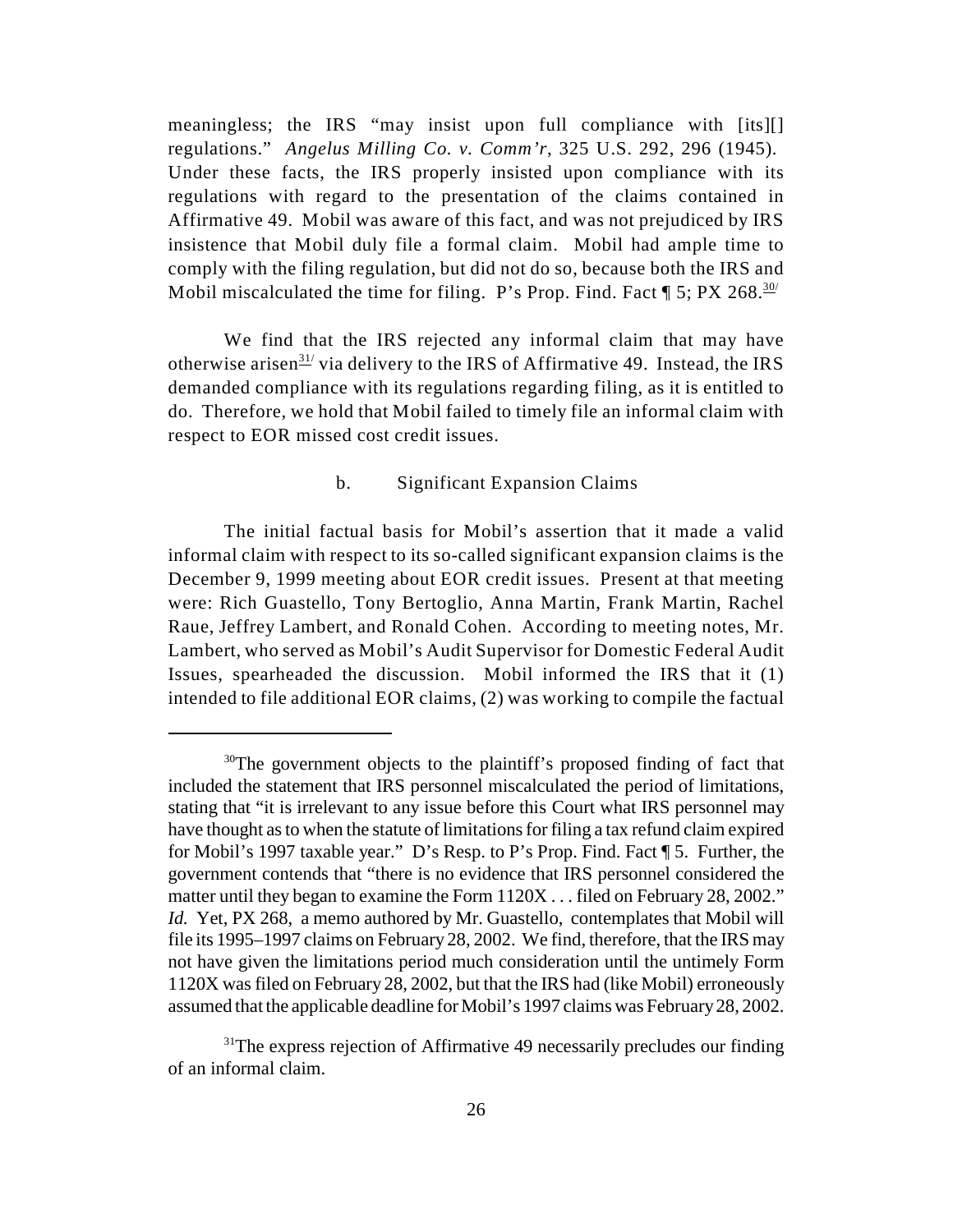bases for these claims with respect to the 1991-1997 tax years, and (3) anticipated that the additional EOR credit claims would total approximately \$110,000,000.00 across all years (both missed costs and significant expansion claims). Plaintiff presented no data with respect to the specific oil fields that would be included in its ultimate claims, nor the breakdown of the credit amount claimed by tax year. Plaintiff informed the IRS that Mobil would have to expend significant effort in order to prepare its EOR claims. Nonetheless, Mobil now asserts that the IRS was able to begin its examination of those issues at that time. We disagree. The IRS was not in a position to investigate the factual basis for the EOR issues, when Mobil itself did not have a firm grasp on the claim. The December 9, 1999 meeting is not, however, the sole basis upon which plaintiff rests its argument.

As noted elsewhere, the IRS consolidated its examination of the EOR issues raised in plaintiff's 1991–1994 amended tax returns. The examination of the EOR issues relative to 1991–1994 was assigned to IRS Petroleum Engineers, most notably, Rachael Raue. Over the course of her examination of the 1991–1994 significant expansion EOR claims, Ms. Raue began receiving data from Mobil relevant to the 1995–1997 tax years. In fact, Ms. Raue apparently took it on herself to begin requesting this data with respect to years outside the examination. She issued numerous IDRs encompassing those years. Plaintiff presented evidence that tends to support the proposition that, from its perspective, Ms. Raue was examining the 1997 EOR significant expansion issues.

Plaintiff's contentions that the IRS knew the basis for its claims, and that Mobil was asserting a right to refund for 1997, and finally that the IRS was examining its claim with respect to 1997 based upon the foregoing, are compelling, but ultimately unpersuasive. First, IRS Petroleum Engineer Frank Martin, who worked with Ms. Raue, testified that some of the IDRs issued by Ms. Raue had relevance to the 1991–1994 claims, even though on their face the IDRs requested data for later years. For example, Mr. Martin testified that oil well production data for 1995–1997 might serve to aid IRS analysis of whether or not, in the context of the 1991–1994 taxable years, a particular project represented a significant expansion entitled to EOR credit. Thus, the fact that the IRS Petroleum Engineers sought data for years beyond 1994 does not necessarily indicate that they were examining claims beyond 1994.

Furthermore, IRS witnesses uniformly (and credibly) testified that no examination into the significant expansion issue was authorized for tax years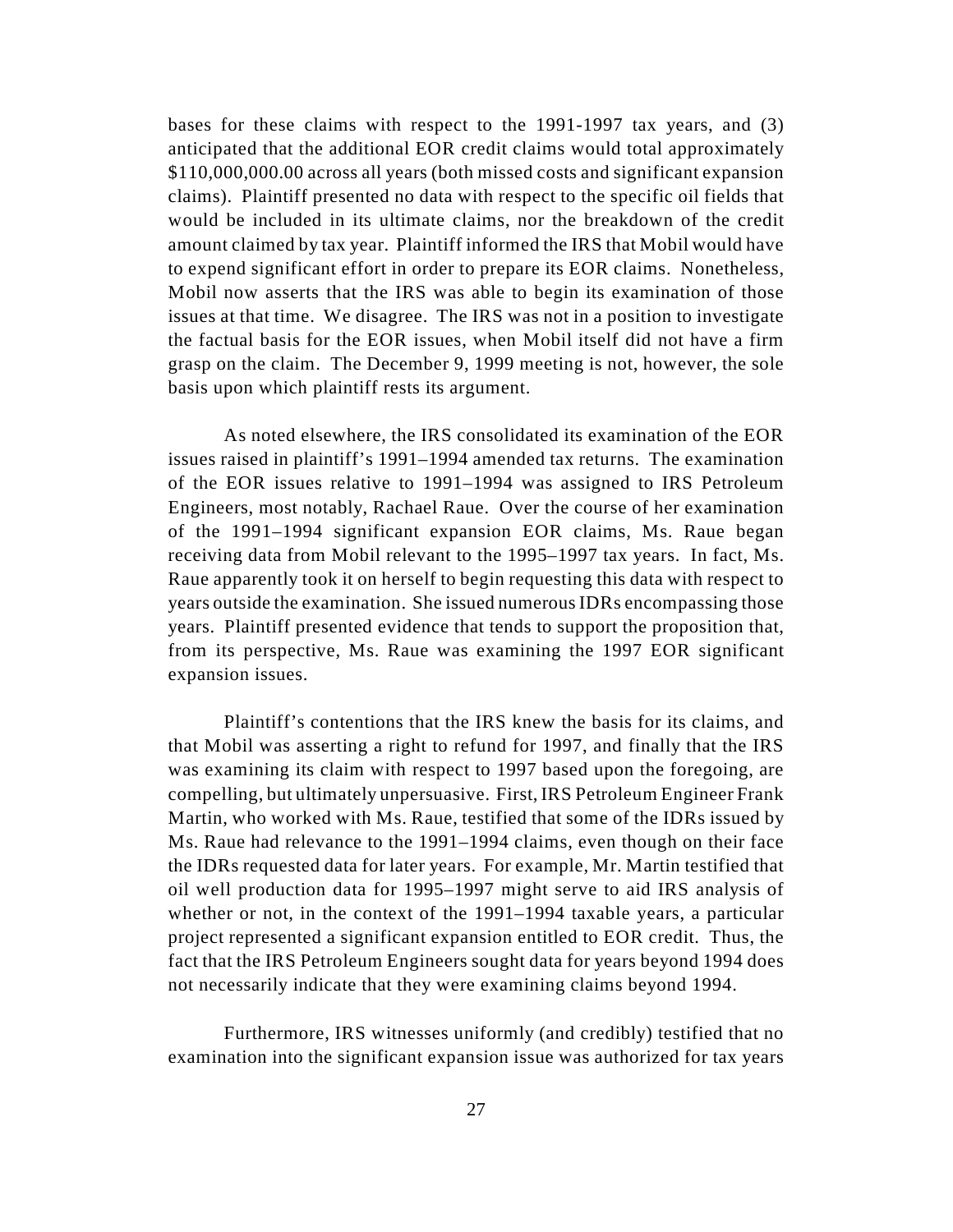beyond 1994. Ms. Raue herself, the person who requested virtually all of the data for years after 1994, was unavailable to testify. It appears that Ms. Soderberg, as the primary coordinator for IRS/Mobil written communications, likely saw IDRs that referenced 1997, as did Mr. Guastello.<sup>32/</sup> There was a disconnect, however, between what Ms. Raue was authorized to examine, and what she may have actually examined. It is undisputed that the only duly authorized open audits during this timeframe were the 1995–1997 Return Audit, and the 1989–1991 and 1992–1994 Claims Audits. And, absent a timely, accepted affirmative, only items included on the Forms 1120 or 1120X underlying the open audits were subject to examination at that time.  $33/2$ 

Plaintiff argues that Ms. Raue unquestionably examined Mobil's 1997 claims, and undoubtedly knew that Mobil was claiming a refund with respect to 1997. Therefore, plaintiff argues that the IRS "unquestionably understood that Mobil was requesting EOR credits for significant expansion projects for tax year 1997 and was examining that claim for 1997 even as the IRS was examining identical claims for 1991 through 1994." P's Post-Hrg. Br. at 48. We cannot accept plaintiff's logic. We assume, *arguendo*, that Ms. Raue presumed Mobil was seeking a refund for 1997. Nevertheless, Ms. Raue's presumed knowledge that Mobil was asserting a claim for 1997 raises more questions than it answers. Ms. Raue was a Petroleum Engineer for the IRS; she was tasked with examining the technical data relevant to the EOR tax credit issues raised by Mobil on its 1995–1997 Forms 1120, and Mobil's 1991- 1994 Forms 1120X. Ms. Raue had no authority to open a claim examination for any year, much less 1997. That authority was vested solely with Mr. Guastello. Thus, even if we allow the inference that Ms. Raue had actual knowledge that Mobil was asserting an unequivocal, present claim for refund of its 1997 taxes, we do not believe that her knowledge may be permissibly imputed to the Commissioner. Our inquiry must center on the knowledge

 $32$ It is not clear whether they also received Mobil's responses, but we shall assume that they did. Importantly, throughout most of the period during which these IDRs were issued by Ms. Raue, she was examining the EOR credits that Mobil claimed on its 1995 through 1997 original tax returns. Thus, it is a fair inference that, had Ms. Soderberg or Mr. Guastello reviewed the IDRs and noted the years for which data was requested, the IDRs would not have raised any red flags in their minds.

 $33$ Mobil does not contend that it included the significant expansion EOR claims for 1997 in any such affirmative, and concedes that these credits were not included on any timely filed Form 1120 or 1120X.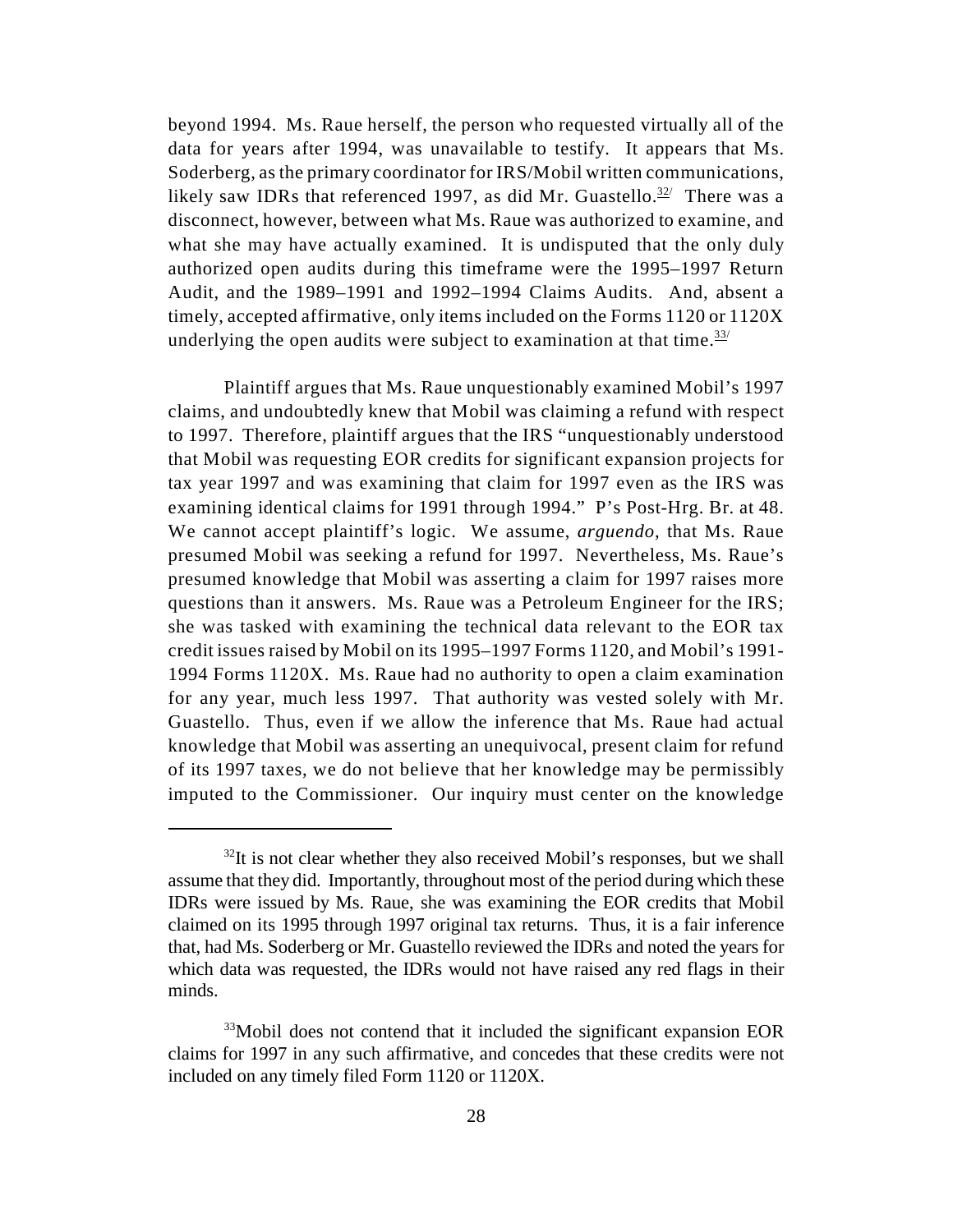possessed by Mr. Guastello,  $34/2$  since he alone held the authority to bind the IRS.

In addition to the IDRs issued by Ms. Raue, and the aforementioned December 9, 1999 meeting, we have before us notes from meetings during which the development of the data to support the significant expansion claims for 1991–1994 was discussed, and Mr. Guastello was present. Mobil did not direct us to any notes of those meetings in its post-hearing briefing, yet we nevertheless reviewed the evidence relative to those meetings carefully in the context of determining whether the IRS had notice of Mobil's 1997 significant expansion claims. Our review of these materials does not support the proposition that anyone at the IRS, with the possible exception of Ms. Raue, believed that Mobil was making a present demand for refund based upon its significant expansion EOR claims for 1997. In fact, the meeting notes support the inference that the only significant expansion claims then pending were for 1991–1994. For example, Mr. Guastello made notes of a July 18, 2000 "case visitation." The notes were titled "Mobil 95-97," yet, the bullet point entitled "EOR Credit" states:

Mobil will experience a significant delay in responding to EOR Credit IDRs. It could be closer to the end of the calendar year before they have all the information. This would significantly delay closing *the 1992-1994 claim*. We discussed two possibilities for resolving this problem. We could (1) hold the case open until December which would mean closing in mid-2001 or (2) we could disallow the claim and Mobil can re-file

 $34$ To clarify: we feel that whoever possessed knowledge of the facts underlying the claims, such that they had constructive knowledge that plaintiff was asserting a right to a refund of its 1997 taxes, had to be responsible for, or at the very least part of, the claims processing hierarchy. Thus, if Ms. Soderberg, who is the primary point of contact between the parties, had the requisite knowledge, we think that her knowledge (actual or constructive) could be imputed to Mr. Guastello. Ms. Raue, however, did not report directly to Mr. Guastello or Ms. Soderberg. As a Petroleum Engineer, she reported to the IRS Petroleum Engineering Manager, Tony Bertuglio and had no responsibilities with respect to processing claims; her job was confined to analyzing the technical data and making recommendations regarding EOR credit availability based on such data. The 1995–1997 Return Audit was her first large case audit, as she had only joined the IRS in late 1998/early 1999; she had no prior tax or accounting background. Not only was she outside of the claim processing hierarchy, but she also lacked even apparent authority to bind the IRS in claim filing matters.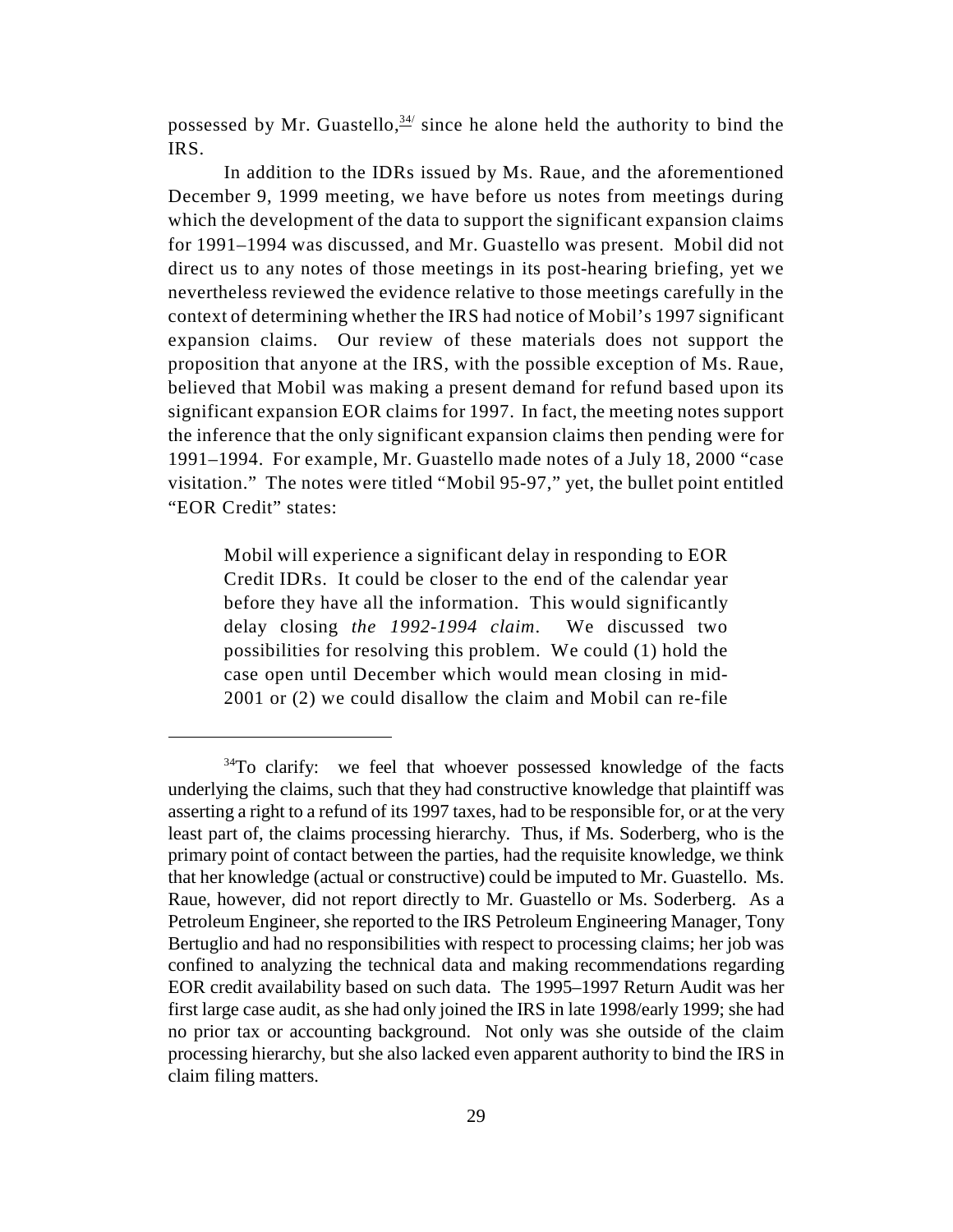when they have all the information. Terry prefers we hold open and he will get back to us on the specifics of responding to the EOR Credit IDRs.

PX 91 (emphasis added). We think it is clear that, irrespective of the "Mobil 1995–1997" heading, any EOR issues discussed related to the taxable years of 1992–1994. We find no support for the proposition that the IRS (and not just Ms. Raue) was aware that Mobil was presently demanding a refund for 1997 based upon the significant expansion EOR issues.

We noted earlier that Mr. Guastello likely received copies of Ms. Raue's IDRs.<sup>35/</sup> Ms. Raue was authorized, however, to simultaneously examine EOR issues in the context of the 1989–1991 and 1992–1994 Claims Audits, and the 1995–1997 Return Audit. Moreover, the data requested and received by Ms. Raue was of a technical nature. Hence, we do not infer from Mr. Guastello's receipt of IDRs issued by Ms. Raue, and which requested data beyond 1994, support for the proposition that Mr. Guastello knew that Ms. Raue was impermissibly requesting information on EOR issues that were not being examined as part of the 1995–1997 audit. Nor do we believe that he knew, or should have known, that she had begun an examination of significant expansion claims for 1997. At best, we think that Mr. Guastello, and/or the personnel over which he exercised management authority, knew that Mobil was in the process of compiling facts in order to make additional significant expansion claims in the future, and with the requisite specificity under the Treasury Regulations.

As further support for our conclusions regarding the element of knowledge, we note that both parties labored under the misapprehension that the time for filing claims for 1997 did not expire until February 28, 2002. Neither party believed that Mobil had a pressing need to file its significant expansion claim until Mobil had taken the time to fully develop the factual bases therefor. There was no sense of urgency, and thus, no perceived need for Mobil to attempt to preserve its claim by either, (1) submitting a general refund demand that it would be allowed to clarify later, or (2) asking the IRS

 $35$ Mobil and the IRS used a "paperless auditing system." While it is not entirely clear form the record, we do not think that Mr. Guastello received hardcopy versions of said IDRs. In fact, he may only have seen that Ms. Raue had issued said IDRs, and not the IDRs themselves.